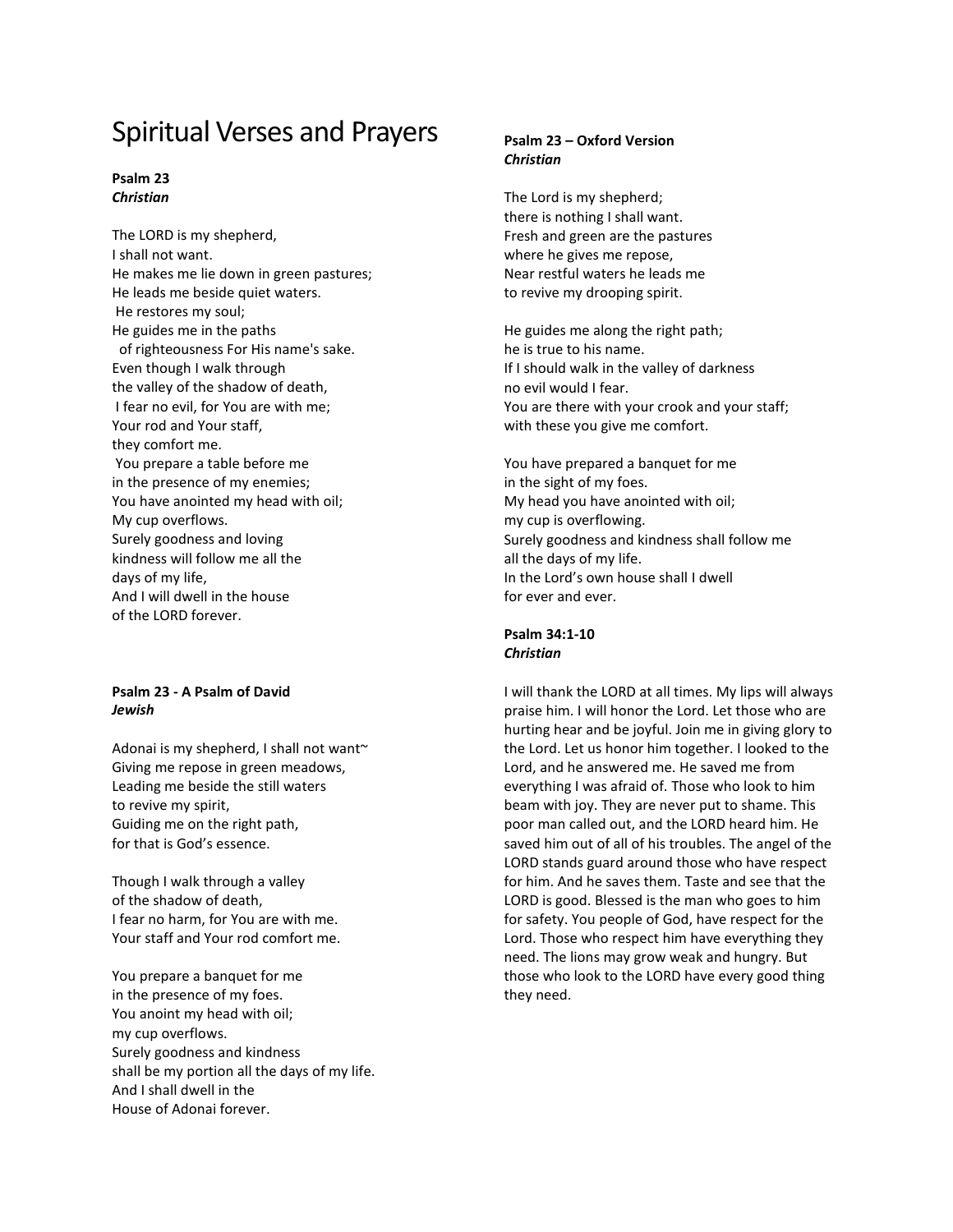#### **Psalm 46** *Christian*

God is our refuge and strength, a very present help in trouble. Therefore will not we fear, though the earth be removed, and though the mountains be carried into the midst of the sea; Though the waters thereof roar and be troubled, though the mountains shake with the swelling thereof. Selah. There is a river, the streams whereof shall make glad the city of God, the holy place of the tabernacles of the most High. God is in the midst of her; she shall not be moved: God shall help her, and that right early. The heathen raged, the kingdoms were moved: he uttered his voice, the earth melted. The LORD of hosts is with us; the God of Jacob is our refuge. Selah. Come, behold the works of the LORD, what desolations he hath made in the earth. He maketh wars to cease unto the end of the earth; he breaketh the bow, and cutteth the spear in sunder; he burneth the chariot in the fire. Be still, and know that I am God: I will be exalted among the heathen, I will be exalted in the earth. The LORD of hosts is with us; the God of Jacob is our refuge. Selah.

#### **Psalm 91** *Christian*

He that dwelleth in the secret place of the most High shall abide under the shadow of the Almighty. I will say of the LORD, He is my refuge and my fortress: my God; in him will I trust. Surely he shall deliver thee from the snare of the fowler, and from the noisome pestilence. He shall cover thee with his feathers, and under his wings shalt thou trust: his truth shall be thy shield and buckler. Thou shalt not be afraid for the terror by night; nor for the arrow that flieth by day; Nor for the pestilence that walketh in darkness; nor for the destruction that wasteth at noonday. A thousand shall fall at thy side, and ten thousand at thy right hand; but it shall not come nigh thee. Only with thine eyes shalt thou behold and see the reward of the wicked.

Because thou hast made the LORD, which is my refuge, even the most High, thy habitation; There shall no evil befall thee, neither shall any plague come nigh thy dwelling. For he shall give his angels charge over thee, to keep thee in all thy ways. They shall bear thee up in their hands, lest thou dash thy foot against a stone. Thou shalt tread upon the lion and adder: the young lion and the dragon shalt thou trample under feet. Because he hath set his love upon me, therefore will I deliver him: I will set him on high, because he hath known my name. He shall call upon me, and I will answer him: I will be with him in trouble; I will deliver him, and honour him. With long life will I satisfy him, and shew him my salvation.

## **Psalm 100** *Christian*

Shout for joy to the Lord, all the earth. Worship the Lord with gladness; come before Him with joyful songs. Know that the Lord is God. It is He who made us, and we are His; we are His people, the sheep of His pasture.

Enter His gates with thanksgiving and His courts with praise; give thanks to Him and praise His name. For the Lord is good and His love endures forever; His faithfulness continues through all generations.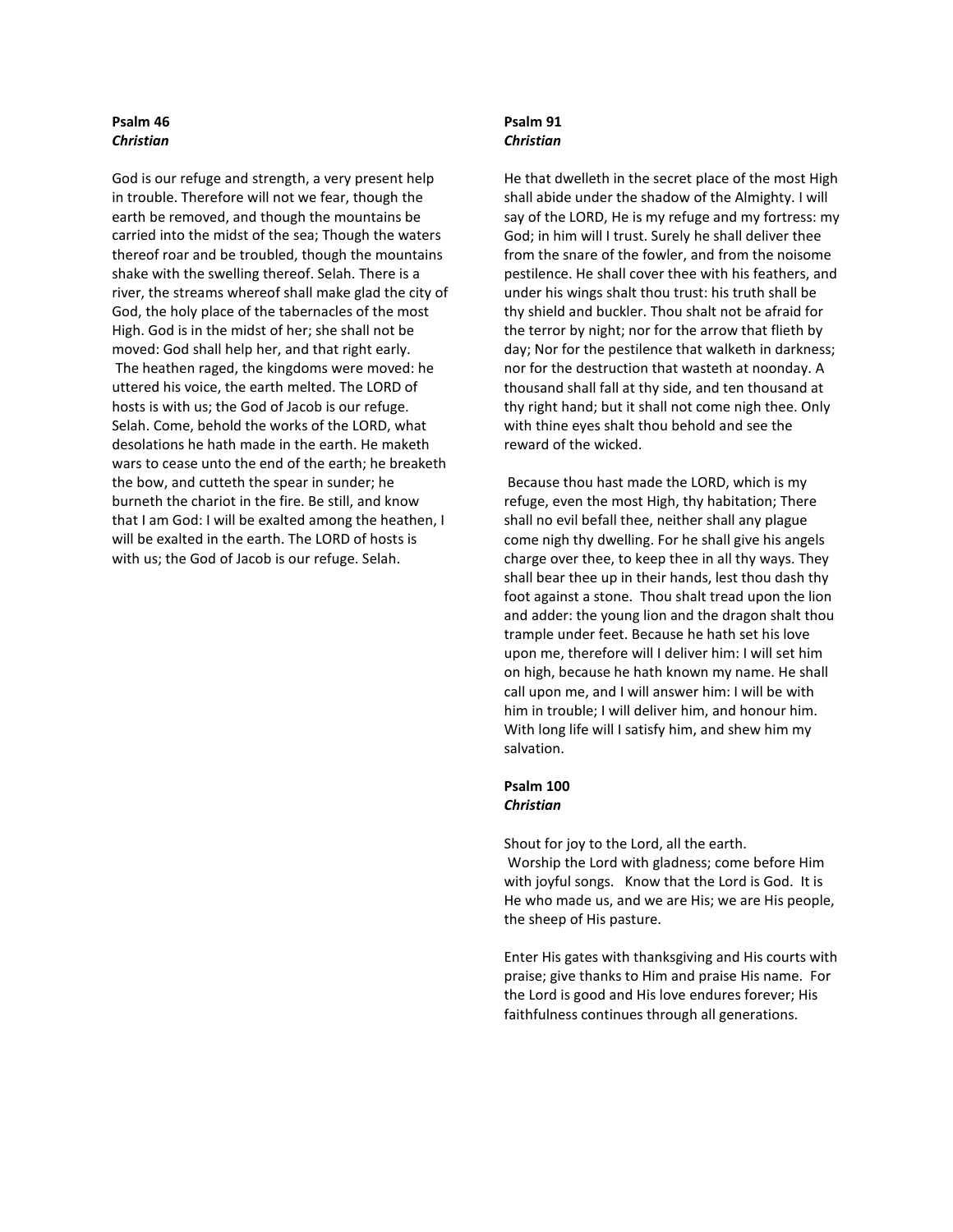#### **Psalm 118** *Christian*

Give thanks to the Lord, for He is good; For His lovingkindness is everlasting. Oh let Israel say, "His lovingkindness is everlasting." Oh let the house of Aaron say, "His lovingkindness is everlasting." Oh let those who fear the Lord say, "His lovingkindness is everlasting. From my distress I called upon the Lord; The Lord answered me and set me in a large place. The Lord is for me; I will not fear; What can man do to me? The Lord is for me among those who help me; Therefore I shall look with satisfaction on those who hate me. It is better to take refuge in the Lord Than to trust in man. It is better to take refuge in the Lord Than to trust in princes. All nations surround me; In the name of the Lord I will surely cut them off. They surround me, yes, they surround me; In the name of the Lord I will surely cut them off. They surround me like bees; They were extinguished as a fire of thorns; In the name of the Lord I will surely cut them off. You pushed me violently so that I was falling, But the Lord helped me. The Lord is my strength and my song, And He has become my salvation. The sound of joyful shouting and salvation is in the tents of the righteous; The right hand of the Lord does valiantly. The right hand of the Lord is exalted; The right hand of the Lord does valiantly. I shall not die, but live, And tell the works of the Lord. The Lord has disciplined me severely, But He has not given me over to death. Open to me the gates of righteousness; I shall enter through them, I shall give thanks to the Lord. This is the gate of the Lord; The righteous will enter through it. I shall give thanks to Thee, for Thou hast answered me; And Thou hast become my salvation. The stone which the builders rejected Has become the corner stone. This is the Lord's doing; It is marvelous in our eyes. This is the day which the Lord has made; Let us rejoice and be glad in it. O Lord, do save, we beseech Thee; O Lord, we beseech Thee, do send prosperity! Blessed is the one who comes in the name of the Lord; We have blessed you from the house of the Lord. The Lord is God, and He has given us light; Bind the festival sacrifice with cords to the horns of the altar. Thou art my God, and I give thanks to Thee. Thou art my God, I extol Thee; Give thanks to the Lord, for He is good; For His lovingkindness is everlasting.

#### **Psalm 121** *Christian*

I will lift up mine eyes to the hills, From whence cometh my help. My help cometh from the Lord, Which made heaven and earth. He will not suffer thy foot to be moved; He that keepeth thee will not slumber. Behold, he that keepeth Israel Shall neither slumber nor sleep. The Lord is thy keeper; The Lord is thy shade upon thy right hand. The sun shall not smite thee by day, Nor the moon by night. The Lord shall preserve thee from all evil; He shall preserve thy soul. The Lord shall preserve thy going out And thy coming in from this time forth, And even forevermore.

#### **Psalm 139** *Christian*

O Lord, thou hast searched me, and know me. Thou knowest my downsitting and mine uprising, thou understandest my thought afar off. Thou compassest my path and my lying down, and art acquainted with all my ways. For there is not a word in my tongue, but, lo, O Lord, thou knowest it altogether. Thou has beset me behind and before, and laid thine hand upon me. Such knowledge is too wonderful for me; it is high, I cannot attain unto it. Whither shall I go from thy spirit? Or whither shall I flee from thy presence? If I ascend up into heaven, thou are there: if I make my bed in hell, behold, thou art there. If I take the wings of the morning, and dwell in the uttermost parts of the sea; Even there shall thy hand lead me, and thy right hand shall hold me. If I say, Surely the darkness shall cover me; even the night shall be light about me. Yea, the darkness hideth not from thee; but the night shineth as the day: the darkness and the light are both alike to thee. For thou hast possessed my reins: thou hast covered me in my mother's womb. I will praise thee; for I am fearfully and wonderfully made: marvelous are thy works; and that my soul knoweth right well. My substance was not hid from thee, when I was made in secret, and curiously wrought in the lowest parts of the earth. Thine eyes did see my substance, yet being unperfect; and in thy book all my members were written, which in continuance were fashioned, when as yet there was none of them. How precious also are thy thoughts unto me, O God! how great is the sum of them! If I should count them, they are more in number than the sand: when I awake, I am still with thee. Surely thou wilt slay the wicked, O God: depart from me therefore, ye bloody men. For they speak against thee wickedly, and thine enemies take thy name in vain. Do not I hate them, O Lord, that hate thee? and am not I grieved with those that rise up against thee? I hate them with perfect hatred: I count them mine enemies. Search me, O God, and know my heart: try me, and know my thoughts: And see if there be any wicked way in me, and lead me in the way everlasting.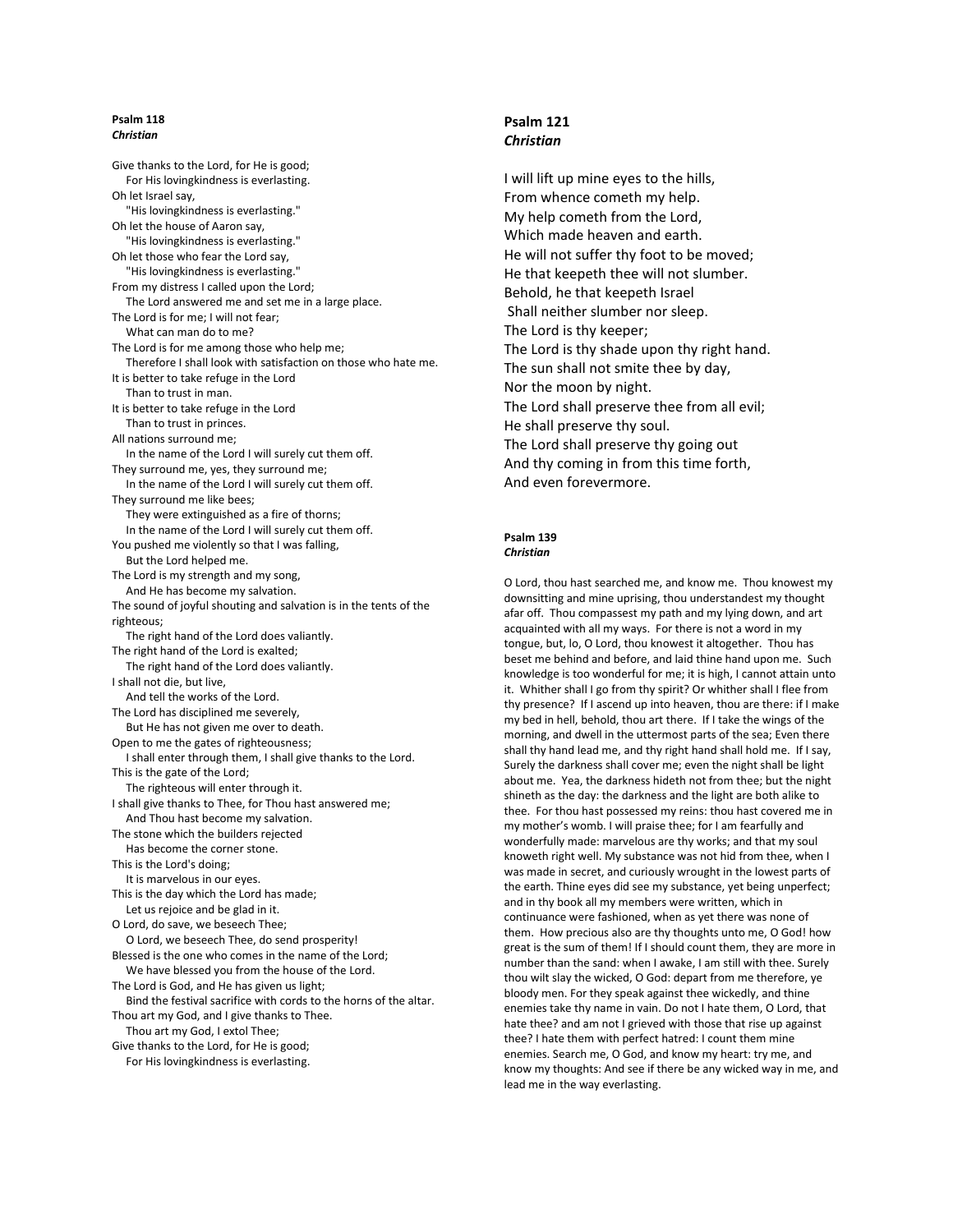#### **Matthew 5:3-14 - The Beatitudes** *Christian*

Blessed are the poor in spirit: for theirs is the kingdom of heaven.

Blessed are they who mourn: for they shall be comforted.

Blessed are the meek: for they shall inherit the earth.

Blessed are they that do hunger and thirst after righteousness: for they shall be filled.

Blessed are the merciful: for they shall obtain mercy. Blessed are the pure in heart: for they shall see God. Blessed are the peacemakers: for they shall be called the children of God.

Blessed are they which are persecuted for righteousness' sake: for theirs is the kingdom of heaven.

## **1 Corinthians 13:4-8** *Christian*

Love is patient; love is kind; love is not envious or boastful or arrogant or rude. It does not insist on its own way; it is not irritable or resentful; it does not rejoice in wrongdoing, but rejoices in the truth. It bears all things, believes all things, hopes all things, endures all things. Love never ends.

## **Ephesians 2:8-9**

For by grace are ye saved through faith; and that not of yourselves: it is the gift of God: Not of works, lest any man should boast.

Ephesians, Chapter 2, Verse 8

## **Ecclesiastes 3:1-8**

For everything there is a season, and a time for every matter under heaven: A time to be born, and a time to die; A time to plant, and a time to pluck up what is planted; A time to kill, and a time to heal; A time to break down, and a time to build up; A time to weep, and a time to laugh; A time to mourn, and a time to dance; A time to throw away stones, and a time to gather stones together; A time to embrace, and a time to refrain from embracing; A time to seek, and a time to lose; A time to keep, and a time to throw away; A time to tear, and a time to sew; A time to keep silence, and a time to speak; A time to love, and a time to hate; A time for war, and a time for peace.

#### **Isaiah 40: 30-31** *Christian*

Even the youths shall faint and be weary, and the young men shall utterly fall:

But they that wait upon the LORD shall renew their strength; they shall mount up with wings as eagles; they shall run, and not be weary; and they shall walk, and not faint.

## **John 14:1-6** *Christian*

Let not your heart be troubled: ye believe in God, believe also in me.

In my Father's house are many mansions: if it were not so, I would have told you. I go to prepare a place for you.

And if I go and prepare a place for you, I will come again, and receive you unto myself; that where I am, there ye may be also.

And whither I go ye know, and the way ye know. Thomas saith unto him, Lord, we know not whither thou goest; and how can we know the way? Jesus saith unto him, I am the way, the truth, and the life: no man cometh unto the Father, but by me.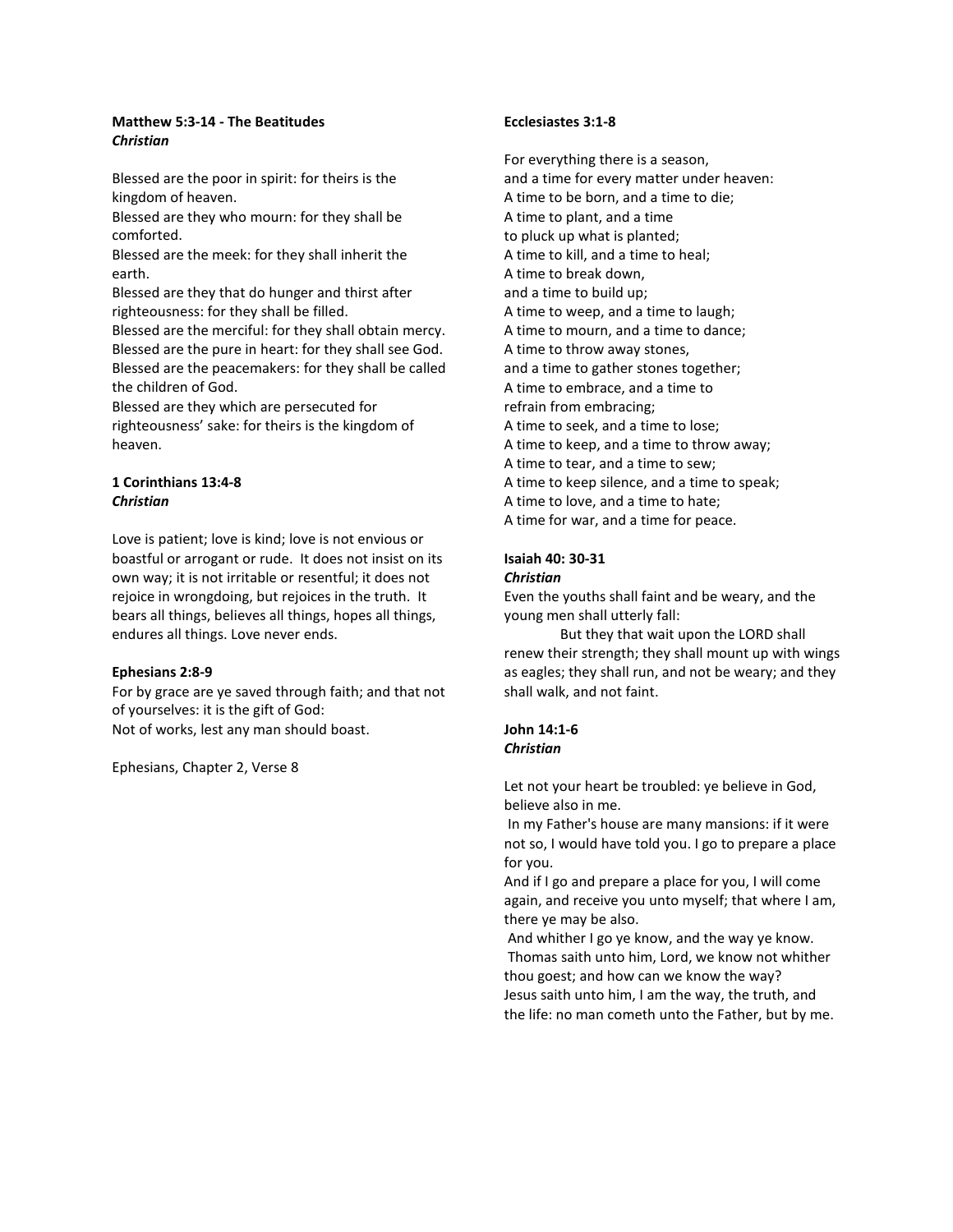#### **A Mother's Crown** *Christian*

Heaven lit up with a mighty presence, as the Angels all looked down.

Today the Lord was placing the jewels into my mother's crown.

He held up a golden crown, as my darling mother looked on.

He said in His gentle voice, 'I will now explain each one.'

'The first gem,' He said, 'is a Ruby, and it's for endurance alone,

For all the nights you waited up for your children to come home.'

'For all the nights by their bedside, you stayed till the fever went down.

For nursing every little wound, I add this ruby to your crown.'

'An emerald, I'll place by the ruby, for leading your child in the right way.

For teaching them the lessons that made them who they are today.'

'For always being right there, through all life's important events.

I give you a sapphire stone, for the time and love you spent.'

'For untying the strings that held them, when they grew up and left home.

I give you this one for courage.' Then the Lord added a garnet stone.

'I'll place a stone of amethyst,' He said. 'For all the times you spent on your knees,

When you asked if I'd take care of your children, and then for having faith in Me.'

'I have a pearl for every little sacrifice that you made without them knowing.

For all the times you went without, to keep them happy, healthy and growing.'

'And last of all I have a diamond, the greatest one of all,

For sharing unconditional love whether they were big or small.'

'It was your love that helped them grow feeling safe and happy and proud

A love so strong and pure it could shift the darkest cloud.'

After the Lord placed the last jewel in, He said, 'Your crown is now complete,

You've earned your place in Heaven with your children at your feet.'

## **A Prayer Attributed to St. Francis** *Christian*

Lord, make us instruments of your peace. Where there is hatred, let us sow love; where there is injury, pardon; where there is discord, union; where there is doubt, faith; where there is despair, hope; where there is darkness, light; where there is sadness, joy.

Grant that we may not so much seek to be consoled as to console; to be understood as to understand; to be loved as to love.

For it is in giving that we receive; it is in pardoning that we are pardoned; and it is in dying that we are born to eternal life.

## **Adonai**

## *Jewish*

In distress I called to Adonai who answered by setting me free. Adonai is with me, I shall not fear; what can mortals do to me?

*With Adonai at my side, best help of all I will yet see the fall of my foes.*

Better to depend on Adonai than to trust in mortals. Better to depend on Adonai than to trust in the powerful.

> *Though all nations surrounded me, in Adonai's name I overcame them.*

Though they surrounded and encircled me, in Adonai's name I overcame them.

*Though they surrounded me like bees, like burning stingers they were smothered. In Adonai's name I overcame them, Hard pressed was I and tottering, but Adonai stood by me.*

Adonai is my strength, my might, my deliverance.

*The homes of the righteous echo with songs of deliverance;*

*"The might of Adonai is triumphant. The might of Adonai is supreme; the might of Adonai is triumphant."*

-Anonymous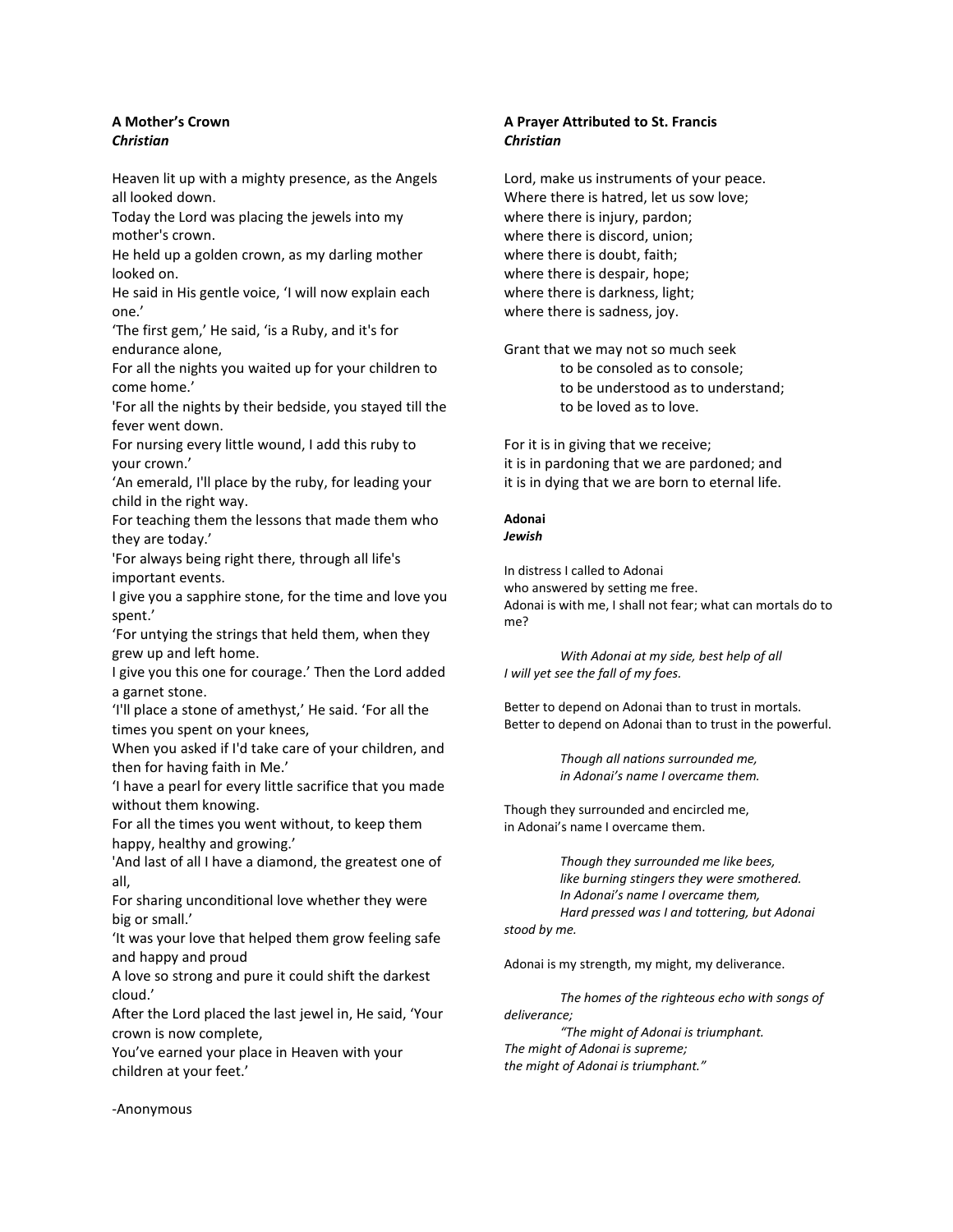#### **Am I My Brother's Keeper?** *Christian*

Am I my brother's keeper? ... Yes, I am my brother's keeper. I am under a moral obligation to him that is inspired, not by maudlin sentimentality, but by the higher duty I owe myself. It is when you have done your work honestly, when you have contributed your share to the common fund that you begin to live. Then, as Whitman said, you can take out your soul; you can commune with yourself; you can take a comrade by the hand and you can look into his soul and in that Holy Communion you live. And if you don't know what that is, or if you are not at least on the edge of it, it is denied you even to look into the Promised Land.

- Eugene V. Debs, speech given at the founding of the Federal Council of Churches, Girard, Kansas, 1908

### **Amazing Grace** *Christian*

Amazing grace! How sweet the sound That saved a wretch like me. I once was lost, but now am found, Was blind, but now I see.

'Twas grace that taught my heart to fear, And grace my fears relieved. How precious did that grace appear The hour I first believed.

Through many dangers, toils and snares I have already come; 'Tis grace has brought me safe thus far And grace will lead me home.

When we've been there ten thousand years Bright shining as the sun, We've no less days to sing God's praise Than when we've first begun.

#### **American Native Prayer**

O great Spirit, whose voice I hear in the winds, and whose breath gives life to all the world, hear me!

I am small and weak;

I need your strength and wisdom. Let me walk in beauty, and make my eyes ever behold the red and purple sunset. Make my hands respect the things you have made and my ears sharp to hear your voice.

Make me wise so that I may understand the things you have taught my people. Let me learn the lessons you have hidden in every leaf and rock.

I seek strength, not to be greater than my friend, but to fight my greatest enemy . . . myself.

Make me always ready to come to you with clean hands and straight eyes. So when life fades, as the fading sunset, may my spirit come to you without shame.

Red Cloud Indian School Pine Ridge, South Dakota Used with permission

#### **As You Go Through This** *Christian*

Difficult things can cause us to ask, "Why did this happen?" But if we're trusting in Christ we never need to ask, "How could He let this happen?" God may never reveal all His reasons to us, but He has revealed His character to us. His character assures us that He never makes mistakes, is never uncaring, and that He never separates Himself from our need. - Roy Lessin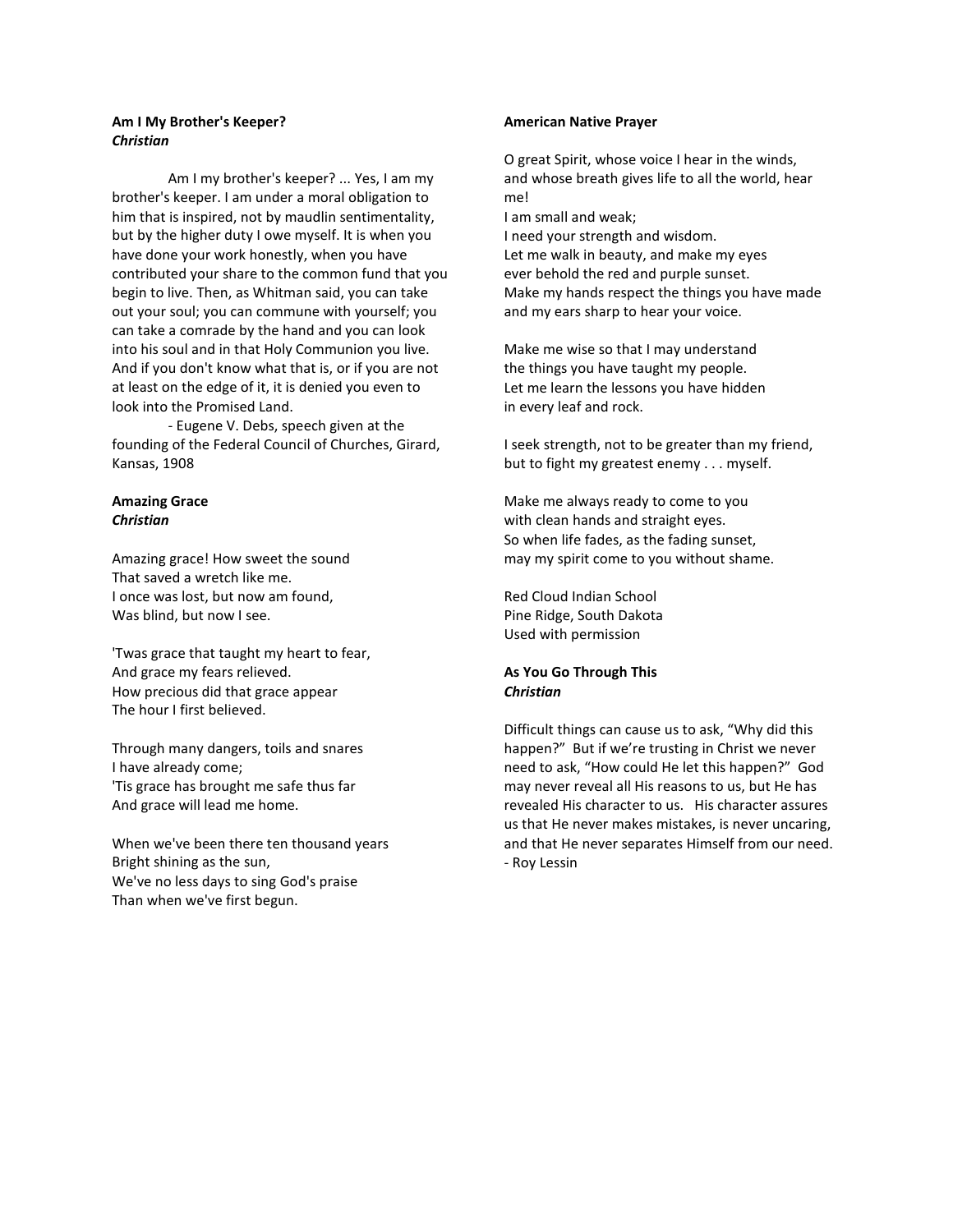#### **Ascension**

And if I go While you're still here, Know that I live on Vibrating to a different measure Behind a veil you cannot see through. You will not see me, So you must have faith. I wait for the time when we can soar together again, Both aware of each other. Until then, live your life to the fullest . . . And when you see me Just whisper my name in your heart . . . . . . I will be there.

#### **Cleone Ringland, with adaptations for Ayn**

Oh, my Dear Ayn, you mustn't know How hard it is to see you go, That while we're speaking of the weather The good times we had together I am tracing your dear face Every feature, every trace Of smiles and tears upon my heart So that when we're far apart I shall have that bit of you To help me bear it…help me through

She will be a lovely flower in God's Garden And may he bless her and keep her for all time.

#### **Now I Lay Me Down to Sleep**

Now I lay me down to sleep I pray the lord my soul to keep If I should die before I wake I pray the lord my soul to take

#### **Baby Tears**

We cried tears when we learned that a child would be,

That our God had allowed you to quicken me. We cried tears with our loved ones as they shared our joy,

And we thought about names for a girl or a boy.

I cried tears as I thought of the things we would do, All the things that your Daddy would pass on to you. And I cried as I thought of each inch you had grown, As I pondered the day that you'd make yourself known.

Then to think of the world you must enter brought fears,

Once again, little one, your Mother cried tears.

Something's wrong, I can tell – once again there are tears.

And I'll not get the chance of your love through the years.

Oh, the ache and the sorrow and all of the pain, And again, yes again, my tears fell like rain.

Then His peace comes to me as I think of you there, Gently rocking with Father in His favorite chair. Your sweet little fingers clenched tight in His palm, And His Son softly singing to help you keep calm.

Our God knew your days before you came to be, And He knew little one, you would not stay with me. So I cry, but I know that when this time is done, I'll greet and embrace you, my sweet little one.

There's a time to be born and a time to die, And the joy and the sorrow, both make us cry!

- Conni Johnson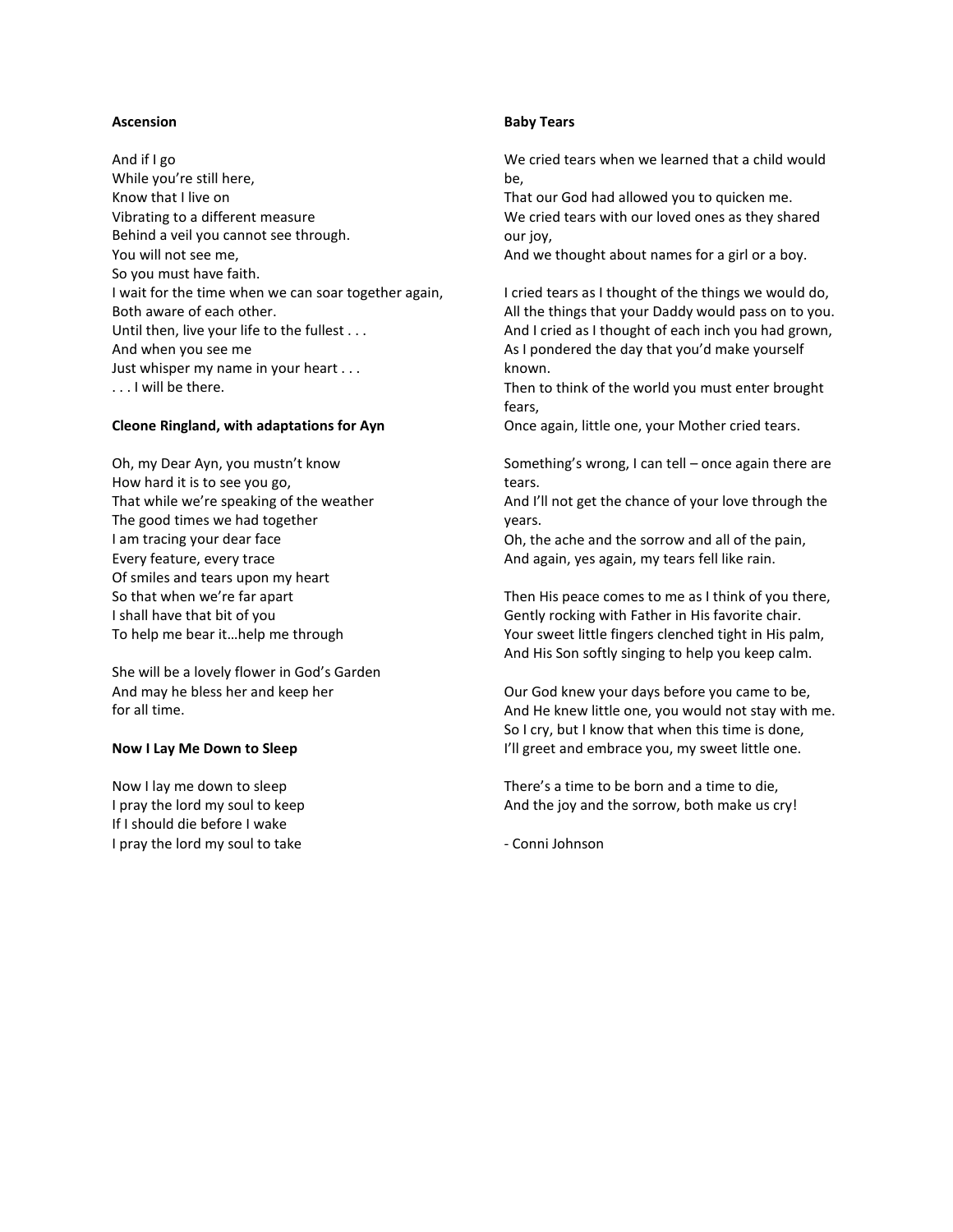## **Bless This House** *Christian*

Bless this house, O Lord we pray, Make it safe by night and day . . .

Bless these walls so firm and stout, Keeping want and trouble out . . .

Bless the roof and chimneys tall, Let thy peace lie overall . . .

Bless this door that it may prove, Ever open, To joy and love . . .

Bless these windows shining bright, Letting in God's Heavenly light, Bless the hearth, ablazing there,

With smoke ascending like a prayer! Bless the people here within, Keep them pure and free from sin . . .

Bless us all that we may be, Fit O Lord to dwell with thee . . .

Bless us all that one day we may dwell, O Lord! With Thee!

-Words and Music by Helen Taylor and May H. Morgan, 1927

#### **Limitations of Cancer**

Cancer is so limited . . .

It cannot cripple love. It cannot shatter faith. It cannot corrode hope. It cannot eat away peace. It cannot destroy confidence. It cannot kill friendship. It cannot shut out memories. It cannot silence courage. It cannot invade the soul. It cannot reduce Eternal life. It cannot quench the Spirit. It cannot lessen the Power of the Resurrection.

## **I'll Lend You A Child** *Christian*

I'll lend you for a little while a child of mine, He said. For you to love the while she lives and mourn for when she's dead.

It may be six or seven years, or twenty-two or three, But, will you 'til I call for her, take care of her for me?

She'll bring her charm to gladden you and should her stay be brief You'll have her lovely memories as solace for your grief.

I cannot promise she will stay since all from earth returns But there are lessons taught down there I want this child to learn.

I've looked the wide world over in my search for teachers true And from the throngs that crowd life's lanes I have selected you.

Now will you give her all your love? Nor think the labor vain?

Nor hate me when I come to call and take her home again?

I fancied that I heard you say, "Dear Lord Thy Will Be Done."

For all the joy a child shall bring, the risk of grief we'll run.

We'll shelter her with tenderness and love her while we may

And for the happiness we've known, forever grateful stay.

And when the angels call for her much sooner than we planned

We'll brave the bitter grief that comes and try to understand.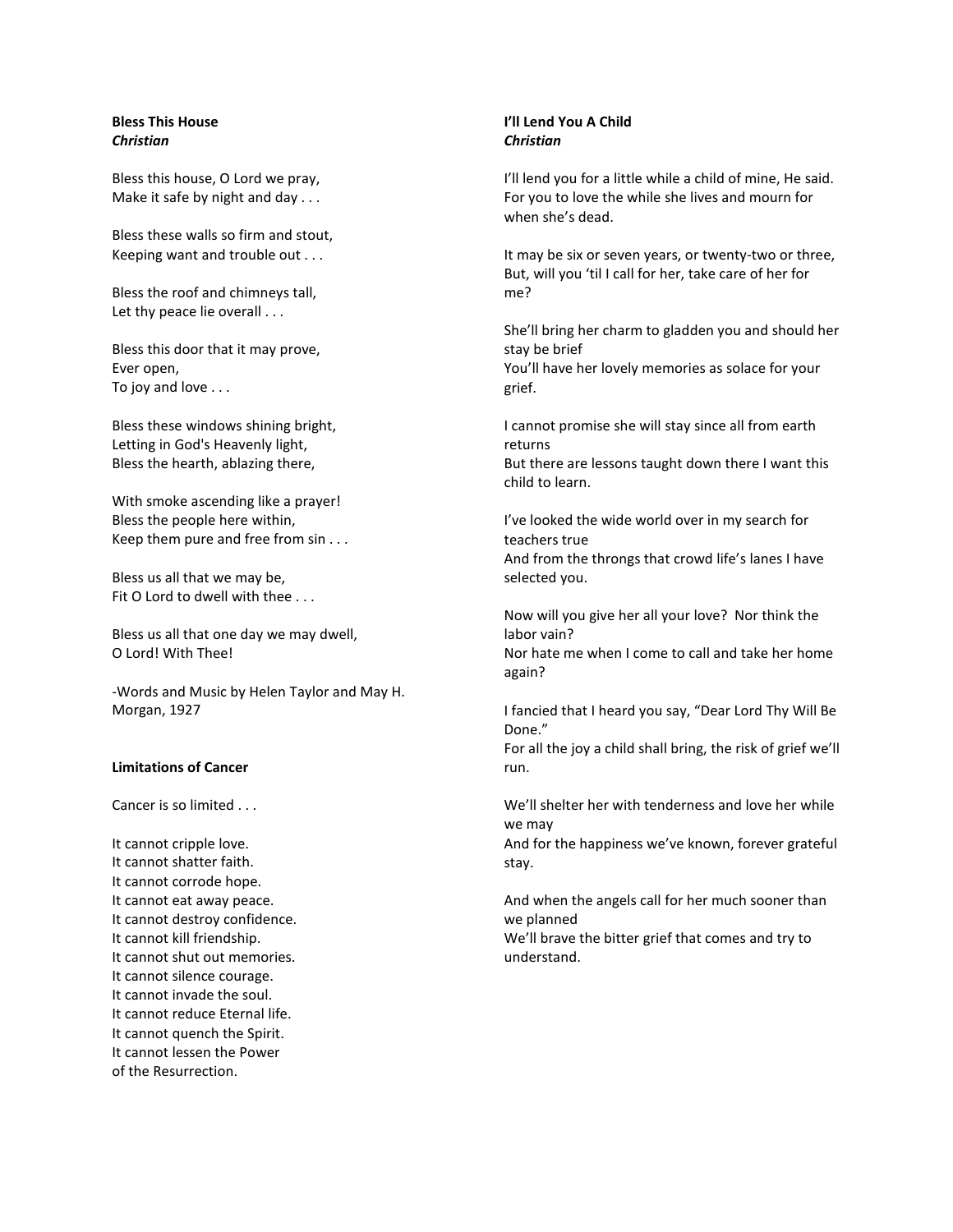#### **Christmas in Heaven** *Christian*

I see the countless Christmas trees, Around the world below With tiny lights, like heaven's stars, Reflecting in the snow.

The sight is so spectacular, Please wipe away that tear. For I am spending Christmas With Jesus Christ this year.

I hear the many Christmas songs That people hold so dear. But the sounds of music can't compare With the Christmas choir up here.

For I have no words to tell you, The joy their voices bring. For it is beyond description To hear an angel sing.

I can't tell you of the splendor, Or the peace here in this place. Can you just imagine Christmas With our Savior, face to face?

I'll ask Him to light your spirit, As I tell Him of your love. So then pray for one another As you lift your eyes above.

Please let your hearts be joyful, And let your spirit sing. For I'm spending Christmas in heaven, And I'm walking with the King!

#### **Count Your Blessings** *Christian*

Count your blessings instead of your crosses. Count your gains instead of your losses. Count your joys instead of your woes. Count your friends instead of your foes. Count your smiles instead of your tears. Count your courage instead of your fears. Count your full years instead of your lean. Count your kind deeds instead of your mean. Count your health instead of your wealth. Count on God instead of yourself.

#### **A Cowboy's Last Request**

Let me tell you folks Who have gathered here today That I'm a proud and thankful cowboy Who has just passed away

I know it's hard But, please don't cry Fer I'm now ridin' God's trails High up in the sky

The hoss I'm ridin' now Don't spook, buck or kick Fer God stables perfect horses And now I have my pick

Lord, please forgive me of all my sins Fer I haven't been perfect But I know that he who believes in You Forever wins!

I have lived a good life A cowboys dream come true Thank you, Lord Fer I'm now ready to ride into eternity Me, my horse, and You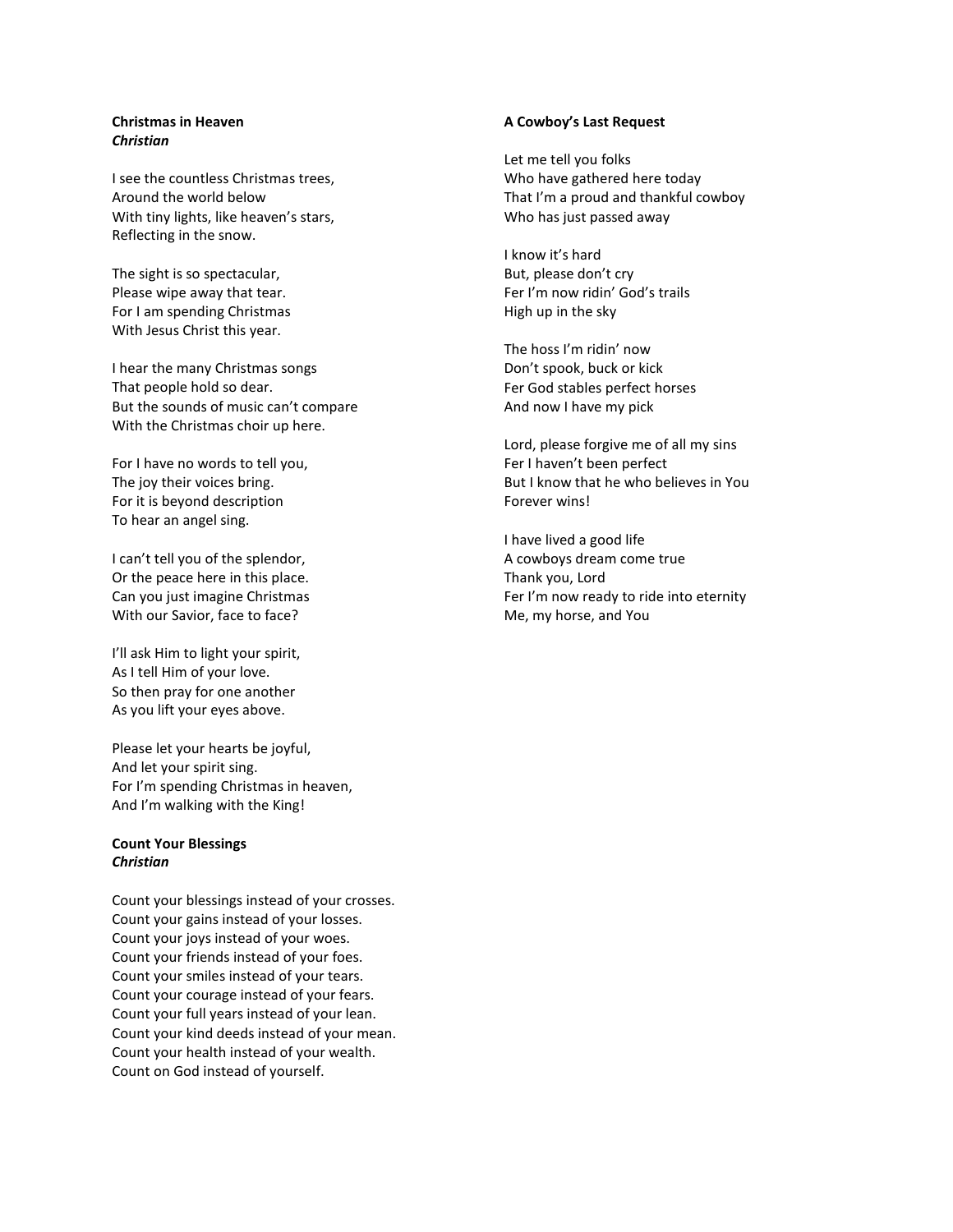#### **The Cross In My Pocket** *Christian*

I carry a cross in my pocket A simple reminder to me Of the fact that I am a Christian No matter where I may be.

This little cross is not magic Nor is it a good luck charm It isn't meant to protect me From every physical harm.

It's not for identification For all the world to see It's simply an understanding Between my Savior and me.

When I put my hand in my pocket To bring out a coin or key The cross is there to remind me Of the price He paid for me.

It reminds me, too, to be thankful For my blessings day by day And to strive to serve Him better In all that I do and say.

It's also a daily reminder Of the peace and comfort I share With all who know my Master And give themselves to His care.

So, I carry a cross in my pocket Reminding no one but me That Jesus Christ is Lord of my life If only I'll let Him be.

## **Death is Nothing At All** *Christian*

I have only slipped away into the next room. Whatever we were to each other, that we are still. Call me by my old familiar name, speak to me in the easy way which you always have. Laugh as we always laughed together. Play, smile, think of me, pray for me, let my name be the household word that it always has. Let it be spoken without effort. Life means all that it ever meant. It is the same as it ever was; there is absolutely unbroken continuity. Why should I be out of your mind because I am out of your sight? I am but waiting for you, for an interval, somewhere very near, just around the corner. All is well. Nothing is past, nothing is lost. One brief moment and all will be as it was before -- only better, infinitely happier and forever we will be one together with Christ.

#### *Drinking From The Saucer*

I've never made a fortune, And I'll never make one now. But it really doesn't matter, 'Cause I'm happy anyhow. As I go along my journey, I'm reaping better than I've sown. I'm drinking from the saucer, 'Cause my cup has overflowed. I don't have a lot of riches, And sometimes the going's rough. But while I've got friends to love me, I think I'm rich enough. I'll just thank God for blessings That his mercy has bestowed. I'm drinking from the saucer, 'Cause my cup has overflowed. If God gives me strength and courage, When the way grows steep and rough, Ill not ask for other blessings, I'm already blessed enough. May I never be too busy to help Bear another's load. Then I'll be drinking from the saucer, 'Cause my cup has overflowed.  *- Anonymous*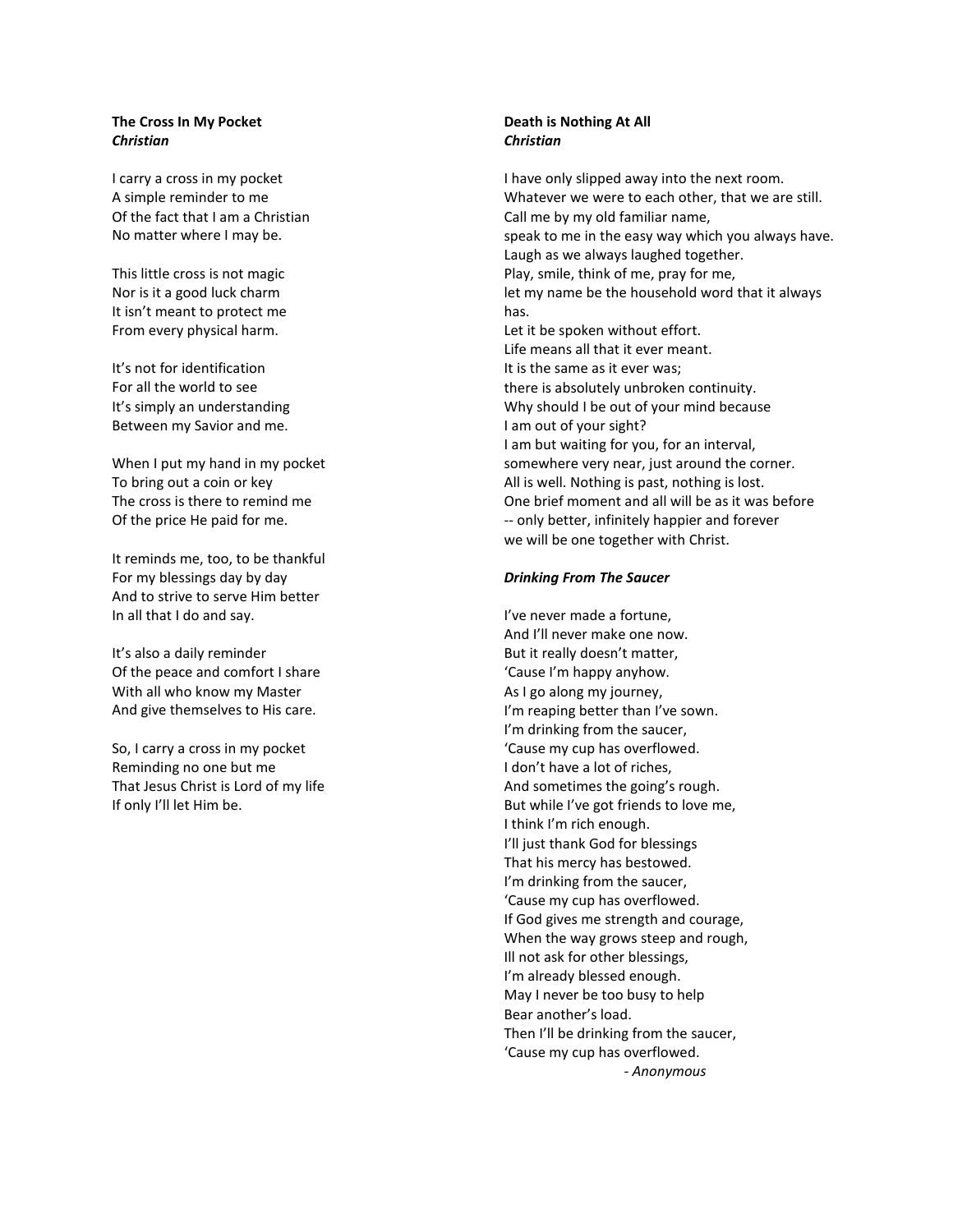#### **The Fisherman's Prayer** *Christian*

I pray that I may live to fish Until my dying day And when it comes to my last cast I then most humbly pray When in the Lord's great landing net And peacefully asleep That in His mercy I be judged Good enough to keep.

#### **FOOTPRINTS** *Christian*

One night a man had a dream. He dreamed he was walking along the beach with the Lord. Across the sky flashed scenes from his life. For each scene, he noticed two sets of footprints in the sand; one belonging to him and the other to the Lord.

When the last scene of his life flashed before him, he looked back at the footprints in the sand. He noticed that many times along the path of his life there was only one set of footprints. He also noticed that it happened at the very lowest and saddest times in his life.

This really bothered him and he questioned the Lord about it. "Lord, you said that once I decided to follow you, you'd walk with me all the way. But I have noticed that during the most troublesome times in my life, there is only one set of footprints. I don't understand why when I needed you most you would leave me."

The Lord replied, "My precious, precious child, I love you and I would never leave you. During your times of trial and suffering, when you see only one set of footprints, it was then that I carried you."

#### **Footsteps of Angels** *Christian*

When the hours of Day are numbered, And the voices of the Night Wake the better soul, that slumbered, To a holy, calm delight;

Ere the evening lamps are lighted, And, like phantoms grim and tall, Shadows from the fitful firelight Dance upon the parlor wall;

Then the forms of the departed Enter at the open door; The beloved, the true-hearted, Come to visit me once more;

He, the young and strong, who cherished Noble longings for the strife, By the roadside fell and perished, Weary with the march of life!

They, the holy ones and weakly, Who the cross of suffering bore, Folded their pale hands so meekly, Spake with us on earth no more!

And with them the Being Beauteous, Who unto my youth was given, More than all things else to love me, And is now a saint in heaven.

With a slow and noiseless footstep Comes that messenger divine, Takes the vacant chair beside me, Lays her gentle hand in mine.

And she sits and gazes at me With those deep and tender eyes, Like the stars, so still and saint-like, Looking downward from the skies.

Uttered not, yet comprehended, Is the spirit's voiceless prayer, Soft rebukes, in blessings ended, Breathing from her lips of air.

Oh, though oft depressed and lonely, All my fears are laid aside, If I but remember only Such as these have lived and died!

-Henry Wadsworth Longfellow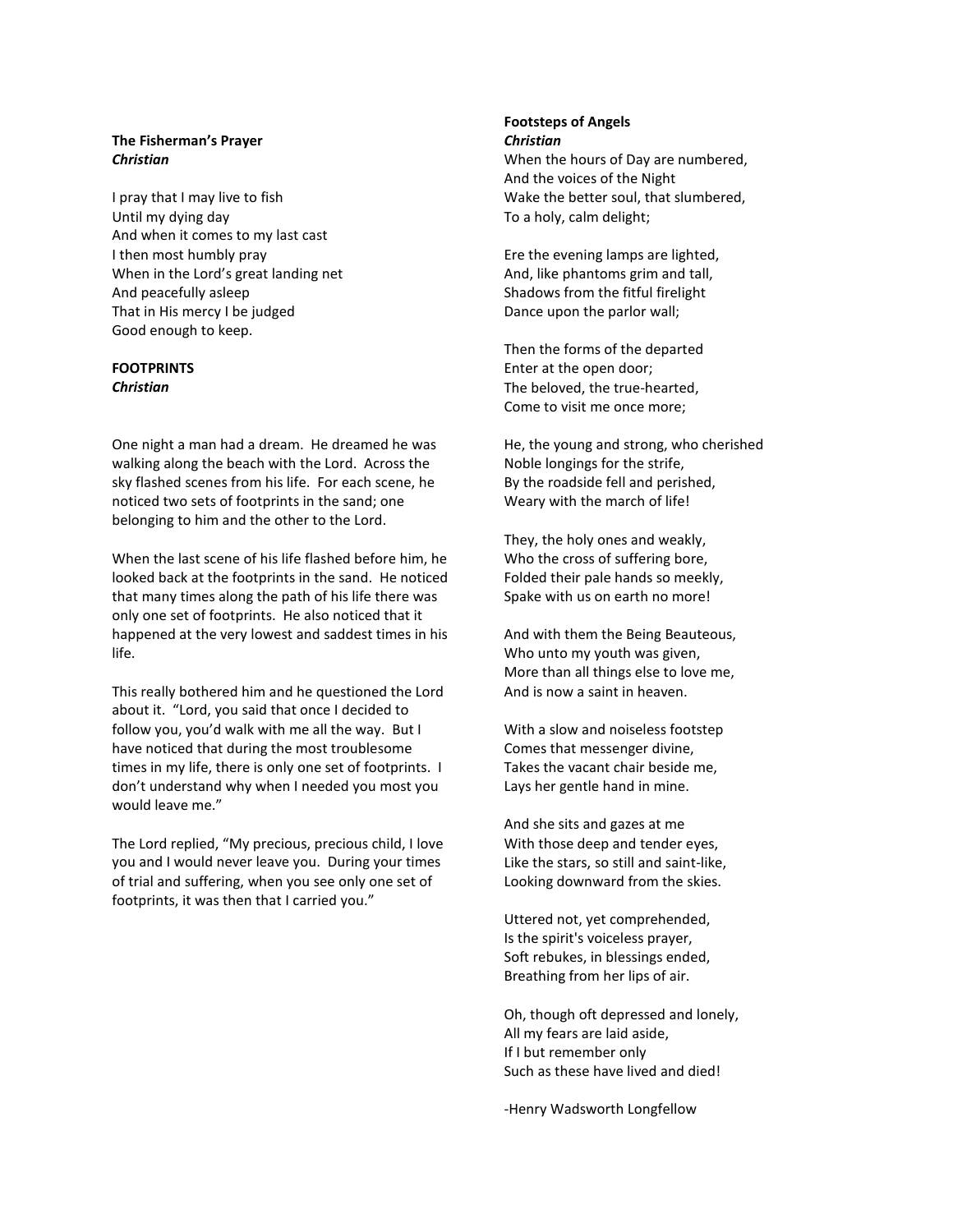#### **God's Promises**

God hath not promised skies always blue, Flower-strewn pathways all our lives through; God hath not promised sun without rain, Joy without sorrow, peace without pain.

But God hath promised Strength for the day, Rest for the labor, light for the way, Grace for the trials, help from above, Unfailing sympathy, undying love.

#### **God, My One and Only Love**

Here I sit and dream all day Of my one and only love But yet, He seems so far away Because He shines down from above.

He wants us to be near Him Through day and then through night Just to have him love us And teach us to do right.

He helps so many people When they start to go astray He gathers them unto Him And guides them through the day.

I'm sure He has no favorites Who He wants to come above. He wants us all to cling to Him. God, my one and only love.

#### *God Saw Her Getting Weary*

*God saw her getting weary, He did what He thought best. He put his arms around her and said, "Come and rest." He opened up His golden gate, on that heartbreaking day. And with His arms around her, she gently slipped away. It broke our hearts to lose her, she did not go alone. A part of us went with her, the day God called her home.*

#### *God Saw You Getting Tired*

God saw you getting tired, and a cure was not to be So He put his arms around you and whispered, "Come with Me."

When tearful eyes we watched you suffer, and saw you fade away Although we loved you dearly – we could not make you stay.

A golden heart stopped beating, hardworking hands at rest

God broke our hearts to prove – He only takes the best.

It's lonesome here without you – we miss you more each day Life doesn't seem the same since you've gone away.

When days are sad and lonely, and many things go wrong

We seem to hear you whisper, "Cheer up and carry on."

Each time we see your picture, you seem to smile and say

"I'm home in God's safe-keeping, we'll meet again someday!"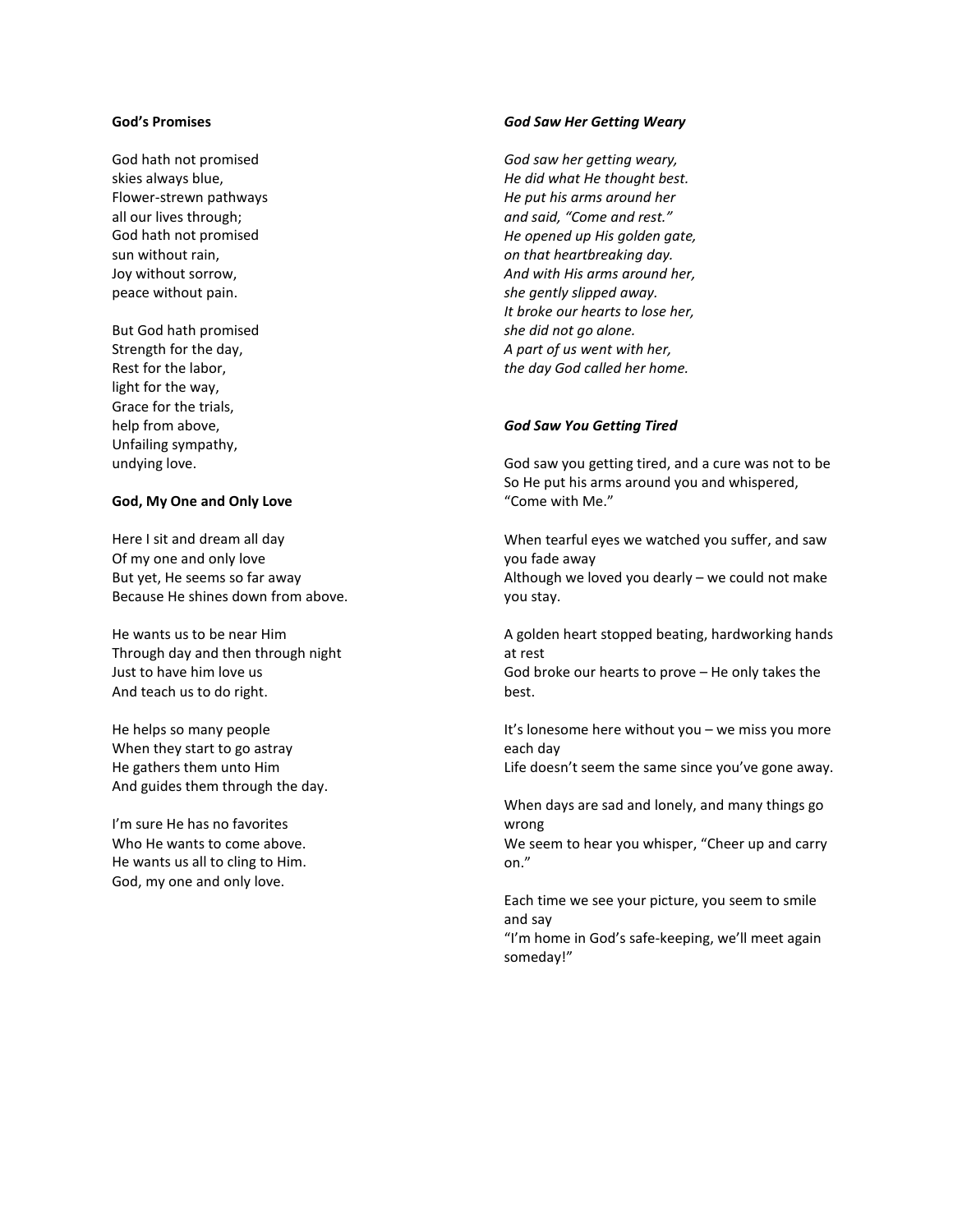#### **God's Garden Must Be Beautiful**

God looked around His Garden and found an empty space. He looked down upon the earth, and saw your tired face.

He put his arms around you, and lifted you to rest. God's Garden must be beautiful for he only takes the best.

He knew that you were weary, and he knew you were in pain. He knew that you would never, be well on earth again.

He saw the roads were getting rough and the hills were hard to climb. So he closed your weary eyelids, and whispered peace be thine.

#### **God's Heavenly Garden**

Sometimes God picks the flower that is still in full bloom;

Sometimes the rosebud's chosen that we feel He's picked too soon.

Sometimes the flower is fading with petals floating down,

but God knows the perfect time to gather flowers from the ground.

There is a heavenly garden in which God takes great pleasure

because He's placed within it the loved ones that we treasure.

He walks among the blossoms giving them eternal rest,

and I know that it must please Him because He chose my very best.

## **The Golfers' Lord's Prayer** *Christian*

Our father who art in Augusta Nicklaus be thy name Our Kingdom Come Thy Will Be Done On Greens as it is in fairways Give us this day our share of birdies And forgive us our gimmies As we forgive those who gimmie against us Lead us not into the deep rough And deliver us from sand traps For we drive for power and putt for glory Forever and ever, Amen

#### **Gone But Not Forgotten**

A Precious one from us has gone A voice we loved is stilled A place is vacant in our home, Which never can be filled. God in His wisdom has recalled, The blessing his love had given. And through the body slumbers here, The soul is safe in Heaven.

## **Hail, Holy Queen** *Christian*

Hail, holy Queen, Mother of Mercy! Our life, our sweetness, and our hope! To thee do we cry, poor banished children of Eve, to thee do we send up our sighs, mourning and weeping in this valley, of tears.

Turn, then, most gracious advocate, thine eyes of mercy toward us; and after this our exile show unto us the blessed fruit of thy womb Jesus; O clement, O loving, O sweet virgin Mary. Pray for us, O holy Mother of God That we may be made worthy of the promises of Christ.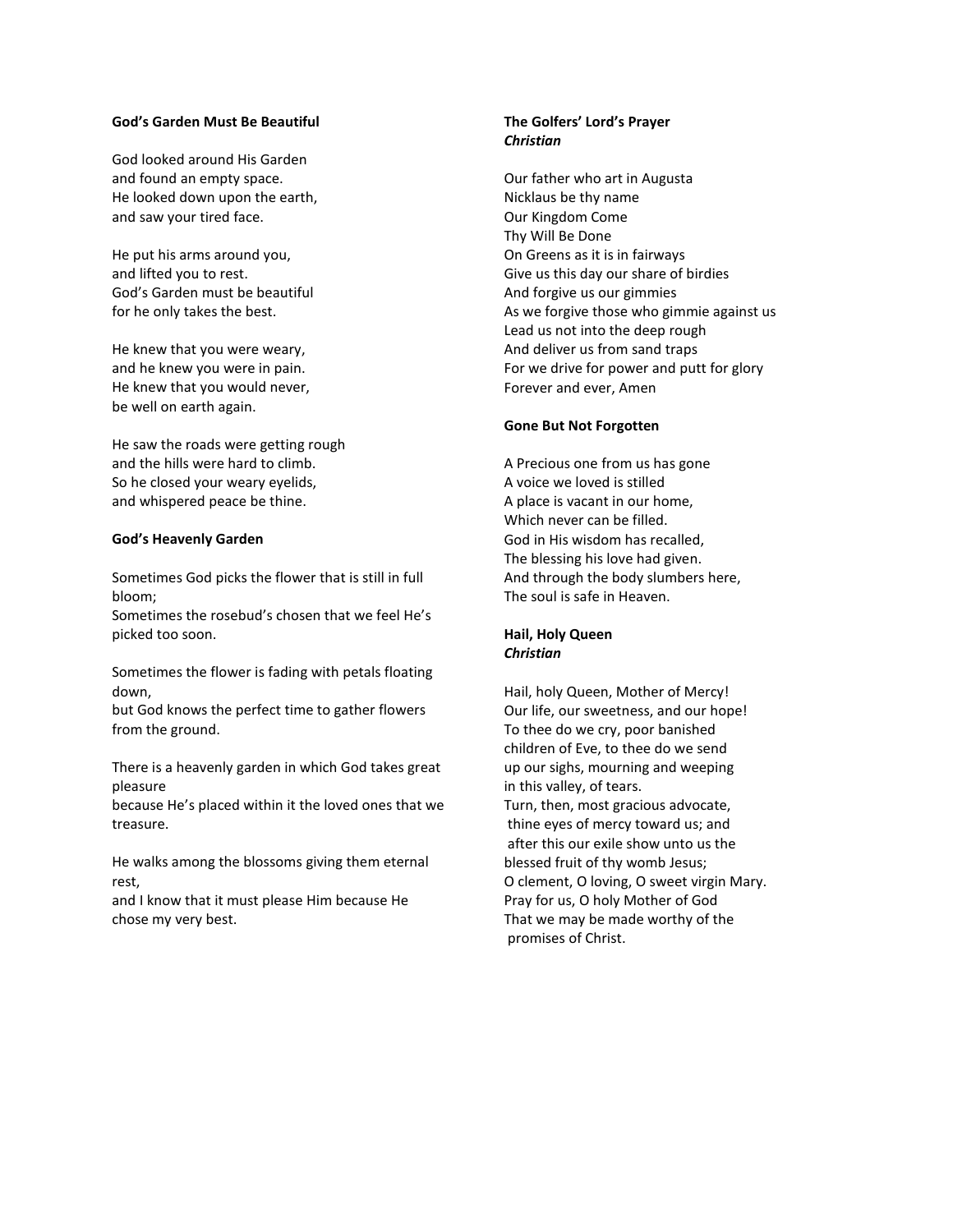#### **Hail Mary** *Christian*

Hail Mary full of grace The Lord is with Thee Blessed art Thou among women And blessed is the fruit of thy Womb Jesus.

Holy Mary mother of God Pray for us sinners now and at the hour of our death. Amen

## **Heaven**

## *Christian*

'Tis not he golden streets, 'Tis not the pearly gates, 'Tis not he perfect rest For Weary hearts that wait, 'Tis not that we shall find The joy earth has not given, For which our souls have longed, That makes it heaven.

But 'tis because we know Our Saviour King is there With all our loved and lost In that blest land and fair; That when to each of us A place prepared is given, His face and theirs we'll see, That makes it heaven.

-Annie Johnson Flint

### **Heaven needed an Angel** *Christian*

Heaven needed an Angel And god had sent for you You're gone from me forever Now what am I to do?

I miss you now, like never before But I have to let you go I will never forget you And this, I need you to know.

My heart, it broke with sadness For the one, that I adore When our heavenly father sent for you He must have needed you more.

Goodbye until we meet again in my heart, you'll always be For always you, will remain My sweetest memory.

#### **Heaven**

#### *Christian*

Heaven is a happier place For My Loved One has gone there, To be with those Who have gone before And have left all earthly care.

For to be with Jesus And to see that Heavenly Home, Must bring untold happiness; On those Golden streets to roam.

Yes! Of course, We miss those That We have held so dear; But God Who loves His Children Has a plan for each one here.

So He took away My Loved one And I promise not to grieve; For I have God's peace and comfort To His Love I will ever cleave.

At Night as I look up to Heaven The shining Stars I see, Back of them My Loved One Looks down and smiles at Me.

His presence seems so very near I do not feel alone, God's Holy plan will some day, too, Take Me to that Heavenly Home.

So I pray Dear God on high, Ever near Me be Till I meet My Loved One; In Heaven's great Eternity. *By Lydia D. Soll*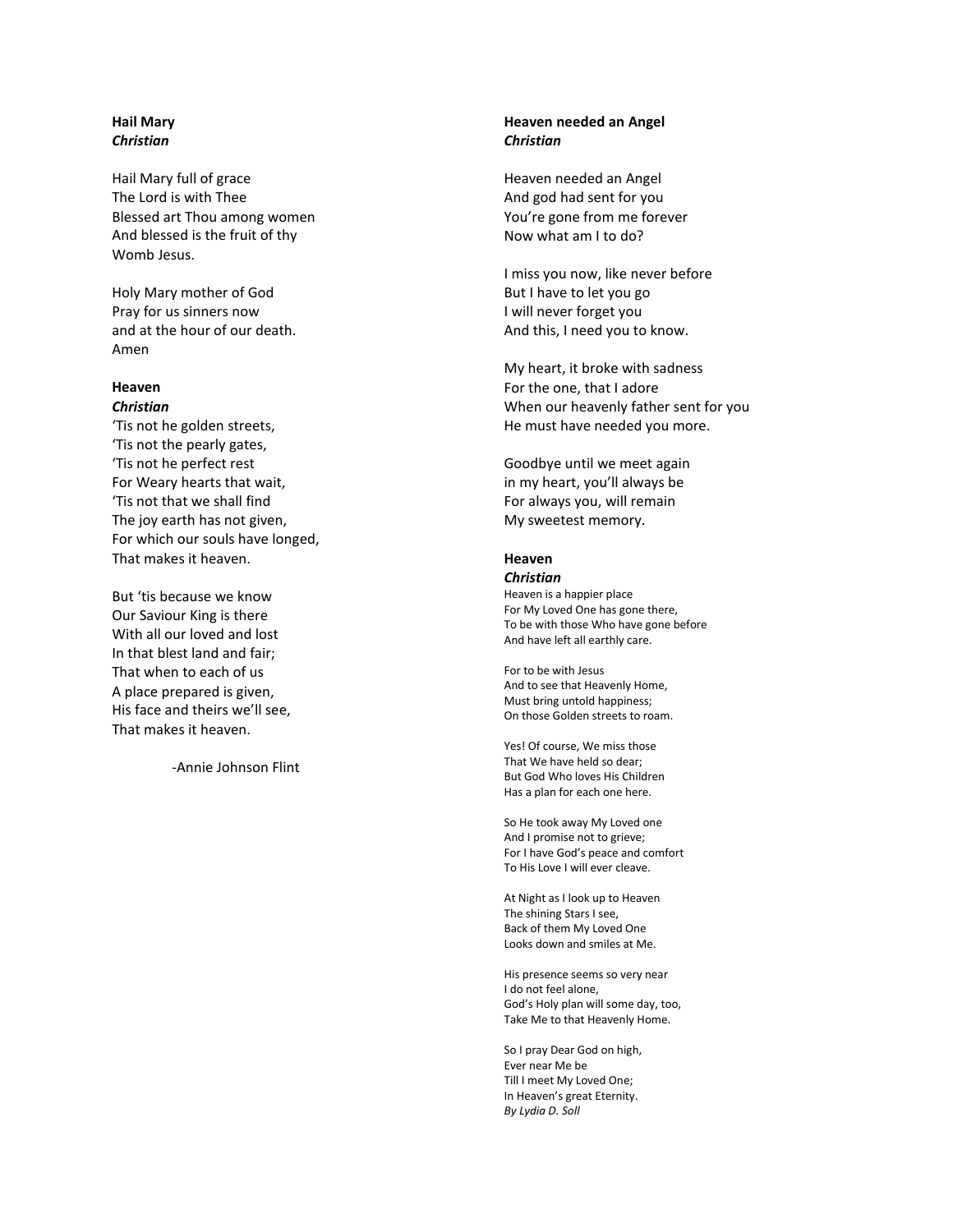## **Hymn of Promise** *Christian*

In the bulb, there is a flower; in the seed, an apple tree;

In cocoons, a hidden promise; butterflies will soon be free!

In the cold and snow of winter there's a spring that waits to be,

Unrevealed until its season, something God alone can see.

There's a song in every silence, seeking word and melody;

There's a dawn in every darkness, bringing hope to you and me.

From the past will come the future; what it holds, a mystery,

Unrevealed until its season, something God alone can see.

In our end is our beginning; in our time, infinity; In our doubt there is believing; in our life, eternity. In our death, a resurrection; at the last, a victory, Unrevealed until its season, something God alone can see.

-Natalie Sleeth

## **I Am Home In Heaven** *Christian*

I am home in Heaven, dear ones; Oh, so happy and so bright! There is perfect joy and beauty In this everlasting light.

All the pain and grief is over,

Every restless tossing passed; I am now at peace forever, Safely home in Heaven at least.

Did you wonder I so calmly Trod the valley of the shade? Oh! but Jesus' love illumined Every dark and fearful glade.

And He came Himself to meet me In that way so hard to tred; And with Jesus' arm to lean on, Could I have one doubt or dread?

Then you must not grieve so sorely, For I love you dearly still; Try to look beyond earth's shadows, Pray to trust our Father's Will.

There is work still waiting for you So you must not idly stand; Do it now, while life remaineth  $\Box$ You shall rest in Jesus' land.

When that work is all completed, He will gently call you Home; Oh, the rapture of that meeting, Oh, the joy to see you come!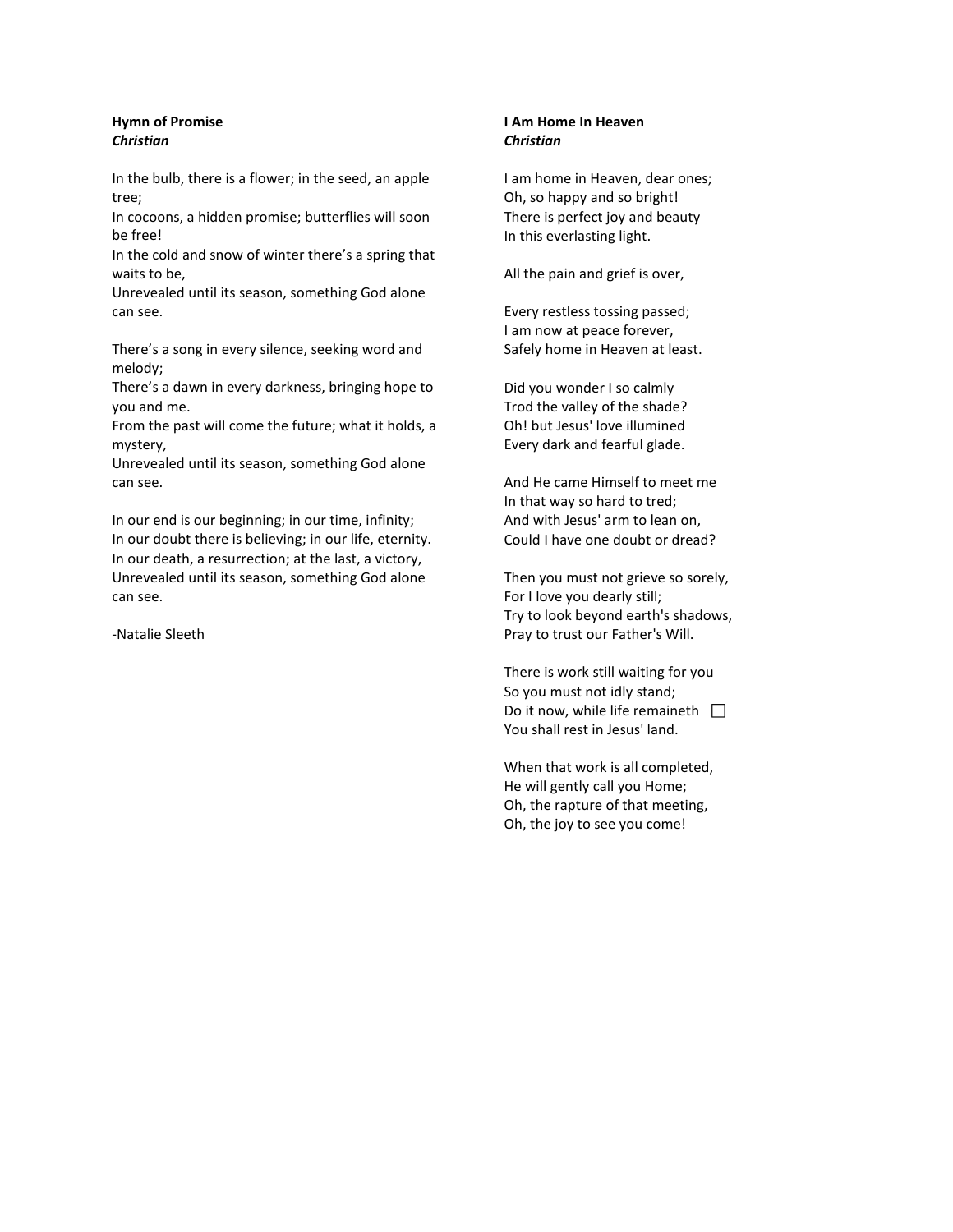#### **I Do Not Go Alone**

If Death should beckon me with outstretched hand And whisper softly of "An Unknown Land" . . . I shall not be afraid to go. For though the path I do not know, I take Death's Hand without a fear, For He who safely brought me here Will Also take me safely back, And though in many things I lack. He will not let me go alone Into the "Valley That's Unknown" So I reach out and take Death's Hand And journey to the "Promised Land!"

#### **I Know Not Why**

I know not why our father left, and couldn't say good-bye. We know that he loved us, of this, we'll not deny.

Birth, like death, comes once to all, it's nature's scheme of things. The time spent in between, should be recalled and savored... not just in our dreams, it seems.

We spend, but a short time, here on earth they say. From the days of new beginnings, till the days just turning gray.

Most people think they have ample time, to learn each other's needs. But when they hear St. Gabriel's horn, the tune is what they heed.

Make the most of every day with love and understanding, keep your faith, in your God, as life...is verily demanding.

-Mr. Gary L. Heck October 27, 1998

#### **I Said a Prayer for You Today**

I said a prayer for you today And know God must have heard. I felt the answer in my heart Although He spoke not a word.

I didn't ask for wealth or fame (I knew you wouldn't mind). I asked for priceless treasures rare Of a more lasting kind.

I prayed that He be near you At the start of each new day; To grant you health and blessings fair And friends to share your way.

I asked for happiness for you In all things great and small. But that you'd know His loving care I prayed the most of all.

#### **If Tears Could Build A Stairway**

If tears could build a stairway, And memories a lane, I'd walk right up to Heaven, And bring you home again.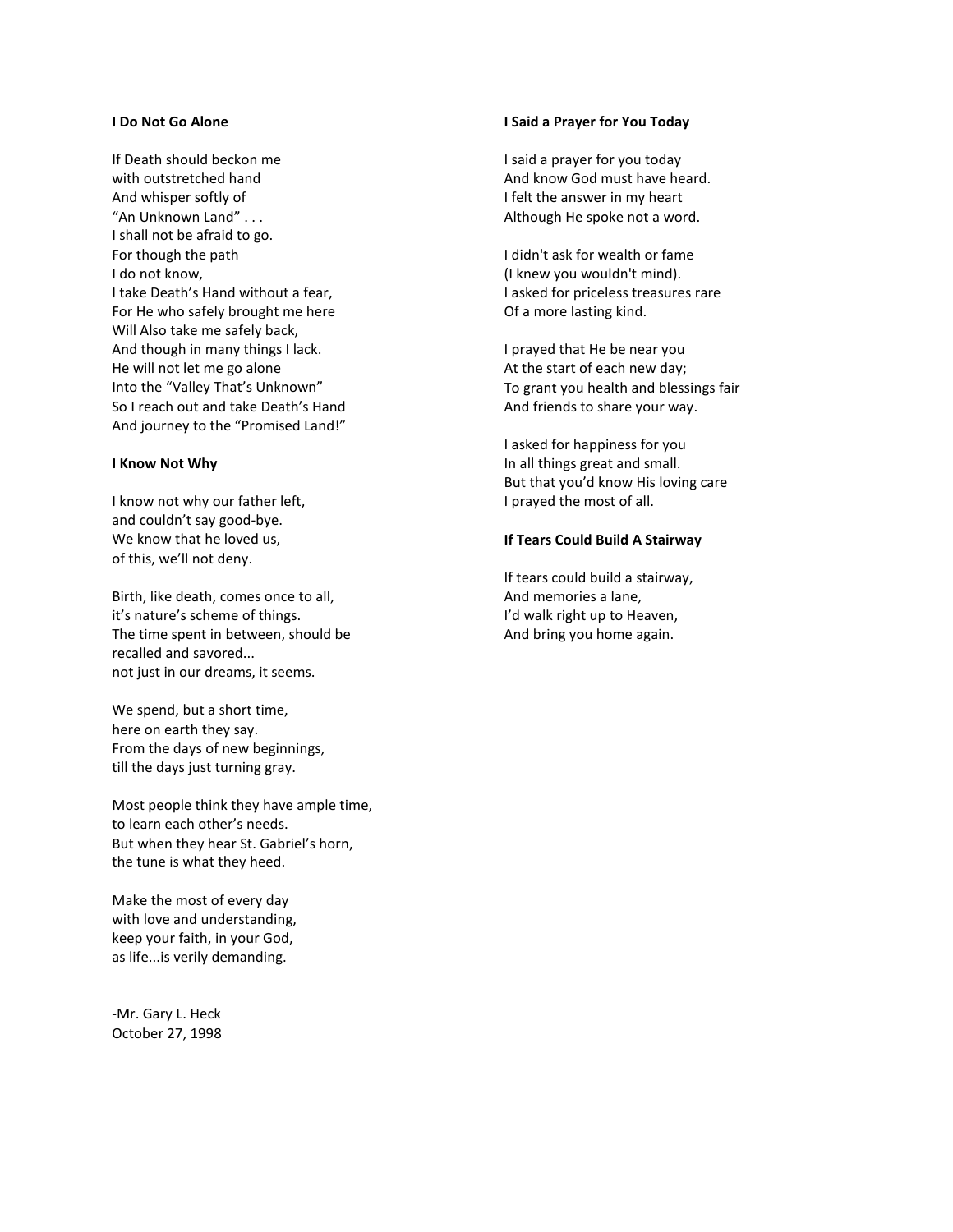## **I'll Be There** *Christian*

Daddy please don't look so sad, Momma please don't cry,

'Cause I am in the arms of Jesus and He sings me lullabies

Please, try not to question god, don't think He is unkind.

Don't think He sent me to you, And then He changed His mind.

You see, I am a special child, and I'm needed up above.

I'm the special gift you gave Him, the product of your love.

I'll always be there with you, and watch the sky at night.

Find the brightest star that's gleaming, That's my halo's brilliant light.

You'll see me in the morning frost,

That mists your window pane.

That's me, in the summer showers, I'll be dancing in the rain.

When you feel a little breeze, from a gentle wind that blows.

That's me, I'll be there, planting a kiss on your nose.

When you see a child playing, and your heart feels a little tug,

That's me, I'll be there giving your heart a hug. So daddy, please don't look so sad, momma don't you cry.

I'm in the arms of Jesus, and He sings me lullabies.

## **I'm Free**

Don't grieve for me, for now I'm free I'm following the path God laid for me. I took His hand when I heard Him call I turned my back and left it all.

I could not stay another day To laugh, to love, to work or play. Tasks left undone must stay that way. I've found that peace at the close of day.

If my parting has left a void Then fill it with remembered joy. A friendship shared, a laugh, a kiss, Ah, yes, these things I too will miss.

Be not burdened with times of sorrow I wish you the sunshine of tomorrow. My life's been full, I've savored much Good friends, good times, my loved one's touch.

Perhaps my time seemed all too brief Don't lengthen it now with undue grief. Lift up your heart and share with me. God wanted me now; He set me free!

-Ann Davison

## **Imagine**

Imagine Stepping onto a shore and finding it heaven. Imagine Taking hold of a hand and finding it God's hand. Imagine Breathing new air and finding it celestial air. Imagine Feeling invigorated and finding it immortality. Imagine Passing from storm and tempest to an unknown calm. Imagine Waking and finding it home.

-Michael Podesta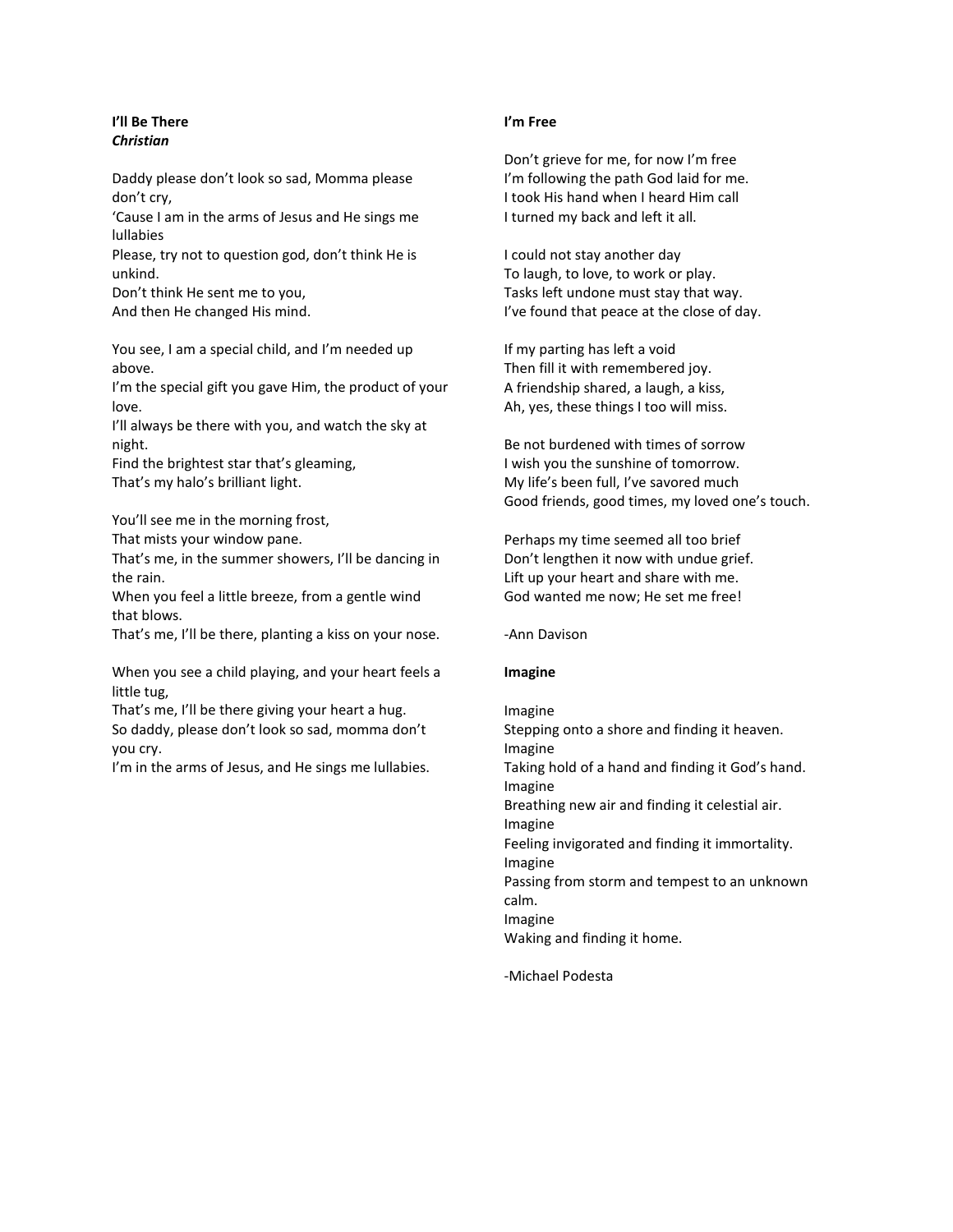#### **In Memory of a Mother** *Christian*

I remember thee in this solemn hour, my dear mother. I remember the days when thou didst dwell on earth, and thy tender love watched over me like a guardian angel. Thou has gone from me, but the bond which unites our souls can never be severed; thine image lives within my heart. May the merciful Father reward thee for the faithfulness and kindness thou has ever shown me; may He lift up the light of his countenance upon thee and grant thee eternal peace! Amen.

-Union Home Prayer Book

#### **In This Very Room** *Christian*

In this very room there's quite enough love For one like me and in this very room There's quite enough joy for one like me. And there's quite enough hope And quite enough power to chase away any gloom For Jesus, Lord Jesus Is in this very room.

And in this very room there's quite enough love For all of us, and in this very room There's quite enough joy for all of us. And there's quite enough hope And quite enough power to chase away any gloom For Jesus, Lord Jesus Is in this very room.

And in this very room there's quite enough love For all the world, and in this very room There's quite enough joy for all of the world. And there's quite enough hope And quite enough power to chase away any gloom For Jesus, Lord Jesus Is in this very room.

#### **Iowa Sod**

When I am dead, and ashes in your hand, In a mild Iowa meadow take your stand, And pause a moment, thinking of the past, Those rare road-walking days that couldn't last.

Think, "This was her body that swung along with me, The same road, the same violets, the very locust tree."

Think, "God she loved and the witnesses of God And in especially this Iowa sod.

Here we walked together, the wind whirled As on the first bright morning of the world Hungry, tired, and tremblingly in love, and something sang, I think a brown wood-dove."

These thoughts will pass like summer. Pause no more.

I shall be there as happy as before, I shall be there to watch you turn aside Remembering. Then fling the ashes wide.

## **Irish Blessing**

May the road rise up to meet you, May the wind be always at your back, May the sun shine warm upon your face, The rains fall soft upon your fields, And until we meet again May God hold you in the hollow of his hand.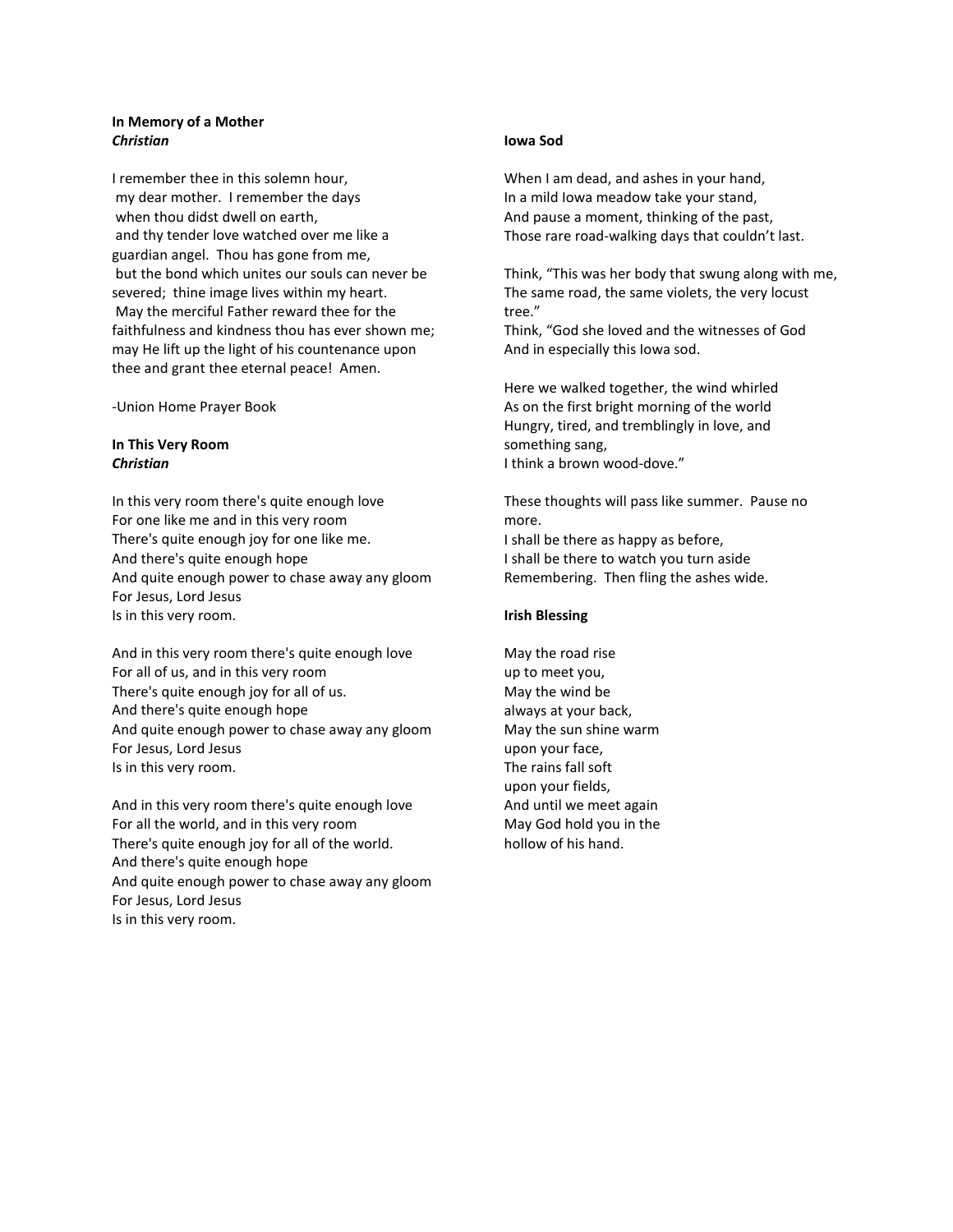#### **Jesus Take Our Little Boy** *Christian*

Jesus take our little boy And hold him in your arms Hide him in the shadow of your wings Where he will know no harm

Jesus take our little boy And whisper in his ear How very much we love him And wish that he were here

Jesus take our little boy And sing him lullabies Thank you, Lord, for wiping every tear From our precious baby's eyes

Jesus take our little boy Take his tiny hand Carry him in your bosom, Lord Your precious little lamb

Jesus take our little boy For he belongs to you Thank you Lord for giving him to us 'til his time on earth was through

Jesus take our little boy And tell him where to wait On that day when we come home And meet him at your gate.

 -Sherri Davidson **Life is but a Stopping Place** *Christian*

Life is but a stopping place, A pause in what's to be, A resting place along the road, to sweet eternity. We all have different journeys, Different paths along the way, We all were meant to learn some things, but never meant to stay... Our destination is a place, Far greater than we know. For some the journey's quicker, For some the journey's slow. And when the journey finally ends, We'll claim a great reward, And find an everlasting peace, Together with the Lord

#### **The Lord's Prayer** *Christian*

Our father who art in heaven, hallowed be Thy name; Thy kingdom come; Thy will be done on earth as it is in heaven.

Give us this day our daily bread; and forgive us our trespasses as we forgive those who trespass against us; and lead us not into temptation, but deliver us from evil.

*(Protestant Close)* For Thine is the kingdom and the power and the glory forever.

*(Catholic Close)* For the kingdom, the power and the glory are Yours, now and forever.

### **May The Angels Lead You** *Christian*

May the angels lead you into Paradise, may the martyrs receive you at your coming, and take you to Jerusalem, the holy city. May the choirs of the Angels receive you, and may you with the once poor Lazarus, have rest everlasting.

May the Souls of all the faithful departed, through the mercy of God, rest in peace. Amen.

#### **Memorare** *Christian*

Remember O most gracious Virgin Mary that never was it known that any one who fled to Thy protection, implored Thy help, and sought Thy intercession was left unaided. Inspired with this confidence, I fly unto Thee, O Virgin of virgins, My Mother! to thee I come; before Thee I stand, sinful and sorrowful. Oh Mother of the Word incarnate! despise not my petitions, but in Thy mercy, hear and answer me. Amen.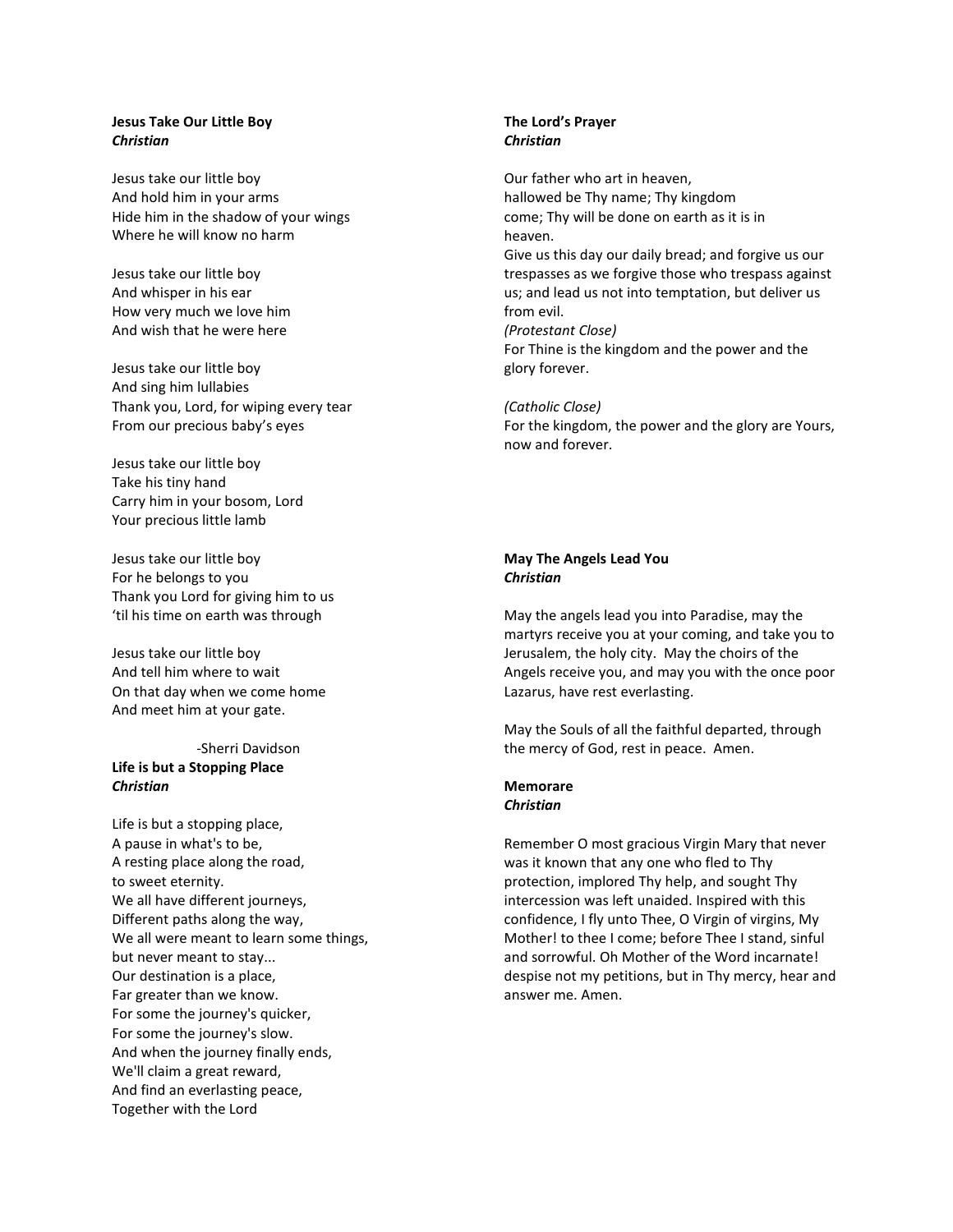#### **Mother**

God made many lovely things Sunsets and flowers and trees. Birds and starlight and loyal friends And after He made all these -- He gave another gift more rare, More loving and more true. A wonderful person most fair -- A Mother dear as you!

#### **A Wonderful Mother**

God made a wonderful mother, A mother who never grows old; He made her smile of the sunshine, and he molded her heart of pure gold; In her eyes He placed bright shining stars, In her cheeks, fair roses you see, God made a wonderful mother And he gave that dear mother to me.

- Pat O'Reilly

## **A Mother's Love** *Christian*

There are times when only a mother's love can understand our tears, can soothe our disappointments and calm all of our fears. There are times when only a mother's heart can share the joy we feel when something that we've dreamed about quite suddenly is real. There are times when only a mother's faith can help us on life's way and inspire in us the confidence we need from day to day. For a mother's heart and a mother's faith and a mother's steadfast love were fashioned by the angels and sent from God above. -Mary Ellen Gray

## **My Little One** *Christian*

Hush my little one Time to close those sleepy eyes Momma longs to hold you close And rock you to sleep tonight

Tears well up inside my eyes Can I hold you one more night? Then Jesus softly whispers Your little one will fly away, fly away…

Come away my little one To a place beyond the setting sun Look into your Father's eyes He will silence all your cries Fly away my little one To a place beyond the setting sun I will see you again one day In my heart you'll always stay

Hush my little one Time to close those sleepy eyes Jesus longs to hold you close And rock you to sleep tonight

Heaven holds a place for you And the angels spread their wings To welcome you into your home I can hear them softly sing

- Tammy Edwards

#### **My Novena Rose Prayer** *Christian*

O Little Therese of the Child Jesus, please pick for me a rose from the heavenly gardens and send it to me as a message of love.

O Little Flower of Jesus, ask God today to grant the favors I now place with confidence in your hands . . . .

Eternal Happiness for Maureen Ann St. Therese, help me to always believe as you did, in God's great love for me, so that I might imitate your "Little Way" each day. Amen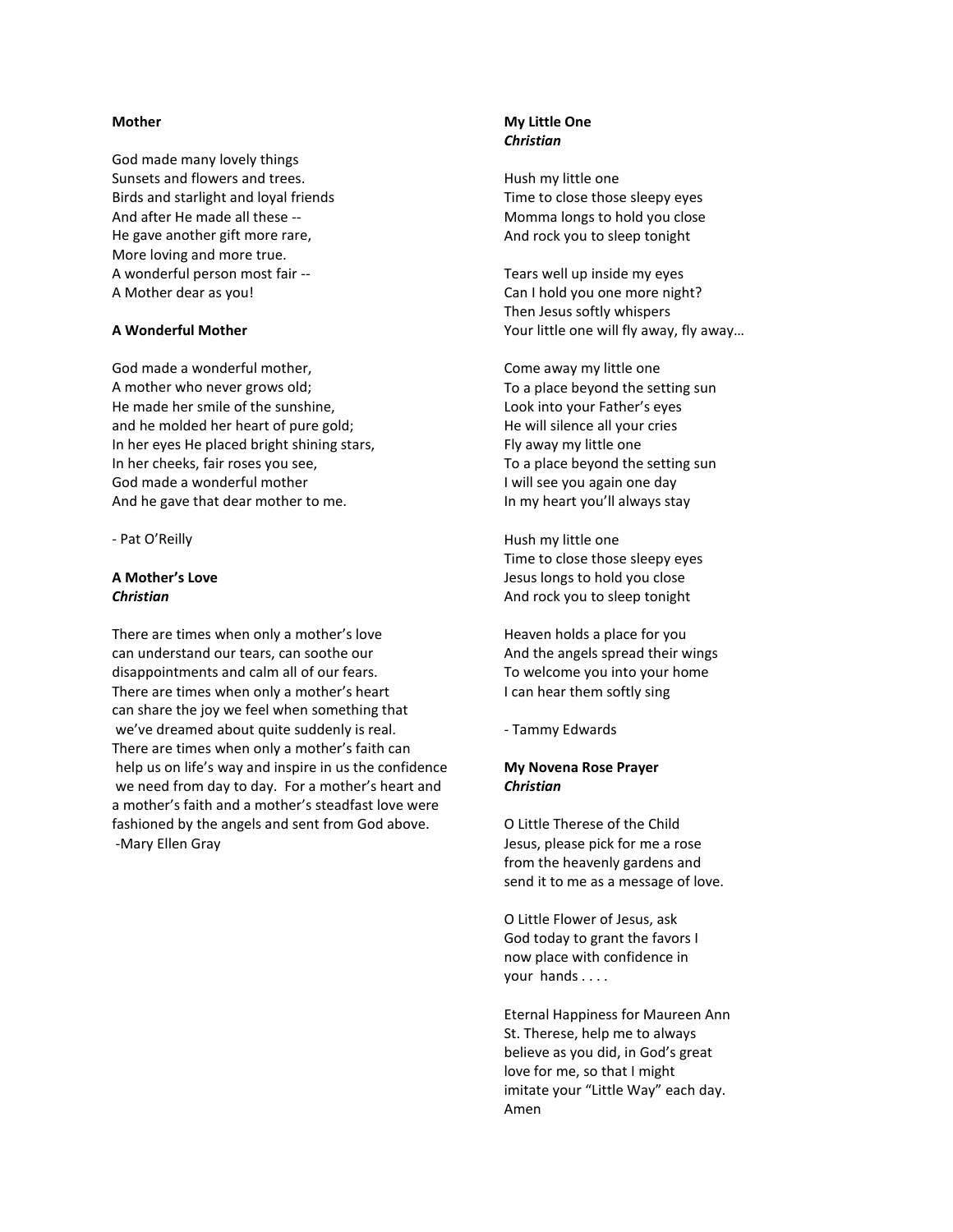## **Now The Laborer's Task** *Christian*

Now the laborer's task is o'er; Now the battle day is past; Now upon the farther shore Lands the voyager at last. Father, in thy gracious keeping, Leave we now thy servant sleeping.

"Earth to earth and dust to dust," Calmly now the words we say, Left behind, we wait in trust For the resurrection day. Father, in thy gracious keeping, Leave we now thy servant sleeping.

#### -JOHN ELLERTON, 1870

## **A Nurse's Prayer** *Christian*

As I care for my patients today be there with me O Lord, I pray.

Make my words kind, it means so much, and in my hands place your healing touch. Let your love shine through all that I do.

So those in need may hear and feel you.

## **O Gentlest Heart of Jesus**  *Christian*

O Gentlest Heart of Jesus, ever present in the Blessed Sacrament, ever consumed with burning love for the poor captive souls in Purgatory, have mercy on the soul of Thy departed servant. Be not severe in Thy judgment, but let some drops of Thy precious Blood fall upon the devouring flames, and do Thou, O merciful Savior, send Thy Angels to conduct Thy departed servant to a place of refreshment, light and peace. Amen.

## **O Lord** *Christian*

O Lord, support us all the day long, until the shadows lengthen, and the evening comes, and the busy world is hushed, and the fever of life is over, and our work is done.

Then in your mercy, grant us a safe lodging and a holy rest, and peace at the last.

Through Jesus Christ Our Lord, Amen.

-Cardinal John Cardinal Henry Newman

#### **Please Don't Cry**

Please don't cry because I'm gone For I am just "away". I did not die and never will I'm with you every day. It's true that I have left the earth And live in Spirit here With a peace and love I can't explain I'm happy, have no fear. Who I was, I still am not Even better than before. Heaven holds such beauty here With mountains, trees and more. Please don't cry, just speak of me The way you used to do. Make our memories happy ones That hug and comfort you. Remember me with happiness Don't grieve because I'm gone. In Heaven I am growing still And my life continues on. Please don't cry because I share All you say and do. In every moment of every day My love is with you too.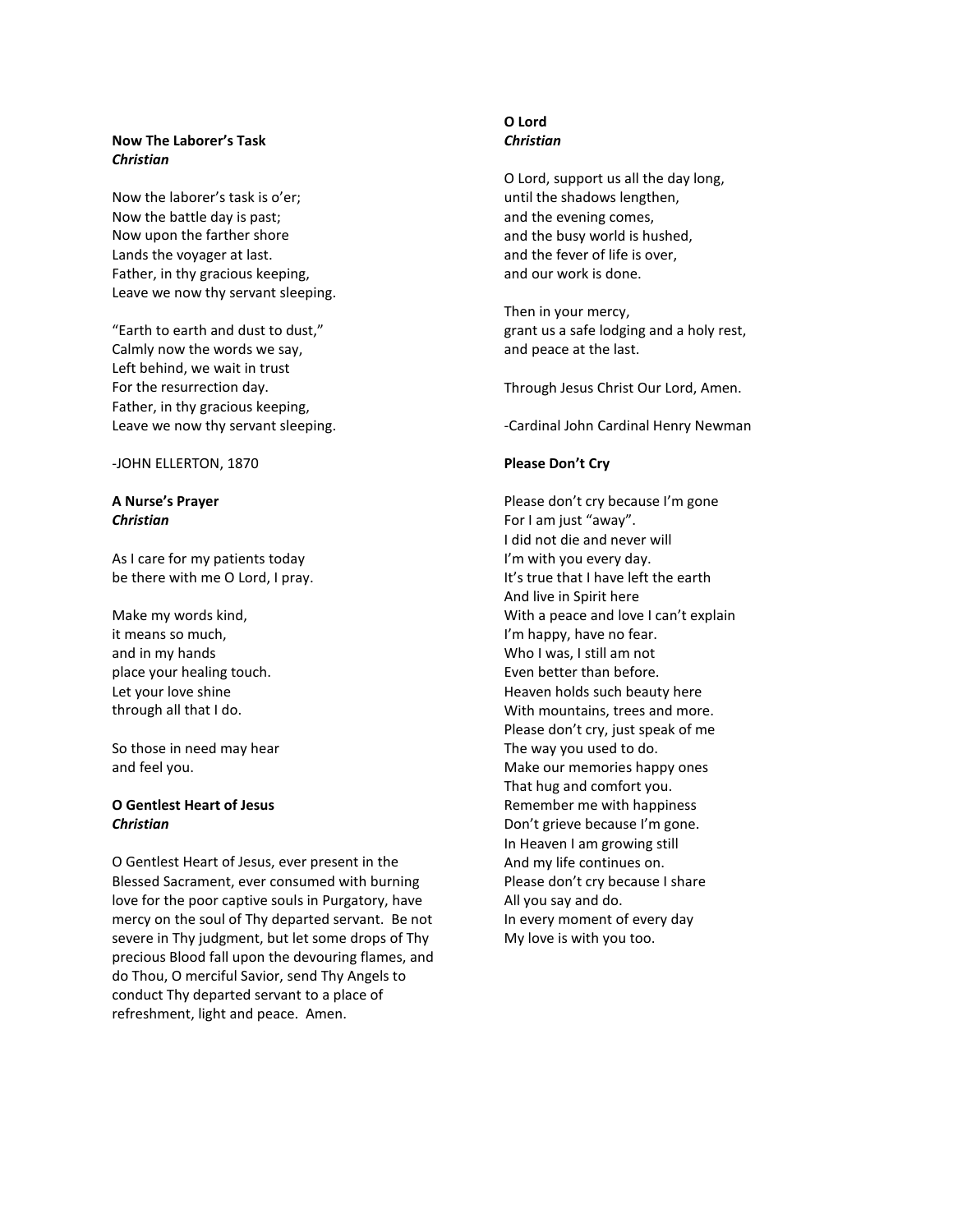#### **The Rainbow Bridge** *Christian*

Just this side of heaven is a place called Rainbow Bridge.

When an animal dies that has been especially close to someone here, that pet goes to Rainbow Bridge. There are meadows and hills for all of our special friends so they can run and play together. There is plenty of food, water and sunshine, and our friends are warm and comfortable.

All the animals who had been ill and old are restored to health and vigor; those who were hurt or maimed are made whole and strong again, just as we remember them in our dreams of days and times gone by.

The animals are happy and content, except for one small thing; they each miss someone very special to them, who had to be left behind.

They all run and play together, but the day comes when one suddenly stops and looks into the distance. His bright eyes are intent; His eager body quivers. Suddenly he begins to run from the group, flying over the green grass, his legs carrying him faster and faster.

You have been spotted, and when you and your special friend finally meet, you cling together in joyous reunion, never to be parted again. The happy kisses rain upon your face; your hands again caress the beloved head, and you look once more into the trusting eyes of your pet, so long gone from your life but never absent from your heart.

Then you cross Rainbow Bridge together.

#### **Resurrection Prayer** *Christian*

Most merciful Father, we commend our departed into your hands. We are filled with the sure hope that our departed will rise again on the Last Day with all who have died in Christ. We thank you for all the good things you have given during our departed's earthly life.

O Father, in your great mercy, accept our prayer that the Gates of Paradise may be opened for your servant. In our turn, may we, too, be comforted by the words of faith until we greet Christ in glory and are united with you and our departed. Through Christ our Lord, Amen.

#### **Safely Home** *Christian*

I am at home in heaven; All's so happy, all so bright! There is perfect joy and beauty In this everlasting light.

All the pain and grief are over, Every restless tossing past; I am now at peace forever, Safely home in Heaven at last.

Did you wonder I so calmly Trod the Valley of the Shade? Oh! but Jesus' love illumined Every dark and fearful glade.

And He came Himself to meet me In that way so hard to tread; And with Jesus' arm to lean on, Could I have one doubt or dread?

Then you must not grieve so sorely, For I love you dearly still; Try to look beyond earth's shadows, Pray to trust our Father's Will.

There is work still waiting for you So you must not idle stand; Do it now, while life remaineth – You shall rest in Jesus' land.

When that work is all completed, He will gently call you home; Oh, the rapture of that meeting! Oh, the joy to see you come!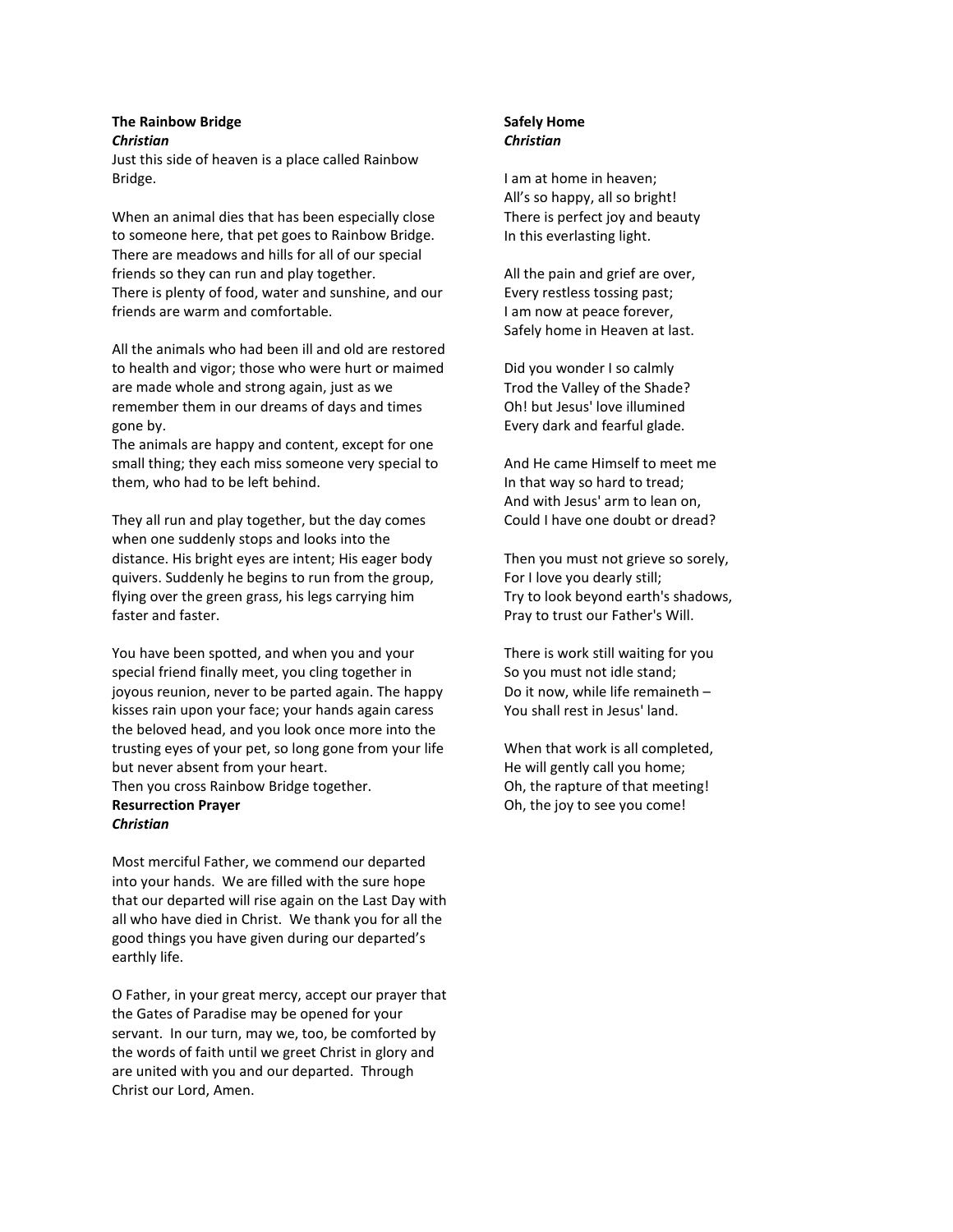## **Novena to Saint Theresa - "The Little Flower"** *Christian*

O St. Theresa of the Child Jesus, who during your short life on earth became a mirror of angelic purity, of love strong as death, and of wholehearted abandonment to God,

Make my troubles your own, speak on my behalf to Our Lady Immaculate, "who smiled on you at the dawn of life".

Beg her powerful intercession for the grace I yearn for so ardently at this moment (here name your request) and that she join with it a blessing that may strengthen me during life, defend me at the hour of death, and lead me to a happy eternity. Amen.

O God, who did inflame with the Spirit of Love, the soul of your servant Theresa of the Child Jesus, grant that we also may love and make You much loved. Amen.

#### **Serenity Prayer**

God grant me the Serenity to accept the things I cannot change... Courage to change the things I can and Wisdom to know the difference.

## **Should You Go First**

Should you go first and I remain to walk the road alone,

I'll live in memory's garden, dear, with happy days we've known.

In spring I'll watch for roses red and shades of lilac blue;

And in early fall when brown leaves fall,

Then I'll catch a glimpse of you.

Should you go first and I remain to finish with the stroll,

No lengthening shadows shall creep in to make this life seem droll.

We've known so much of happiness, yes we've had our cup of joy.

And memory is one gift of God that death cannot destroy.

Should you go first and I remain, there is one thing I'll have you do,

Walk slowly down that long road for soon I'll follow you.

I'll want to know each step you take so that I may walk the same.

For someday down that lonely road I'll hear you call my name.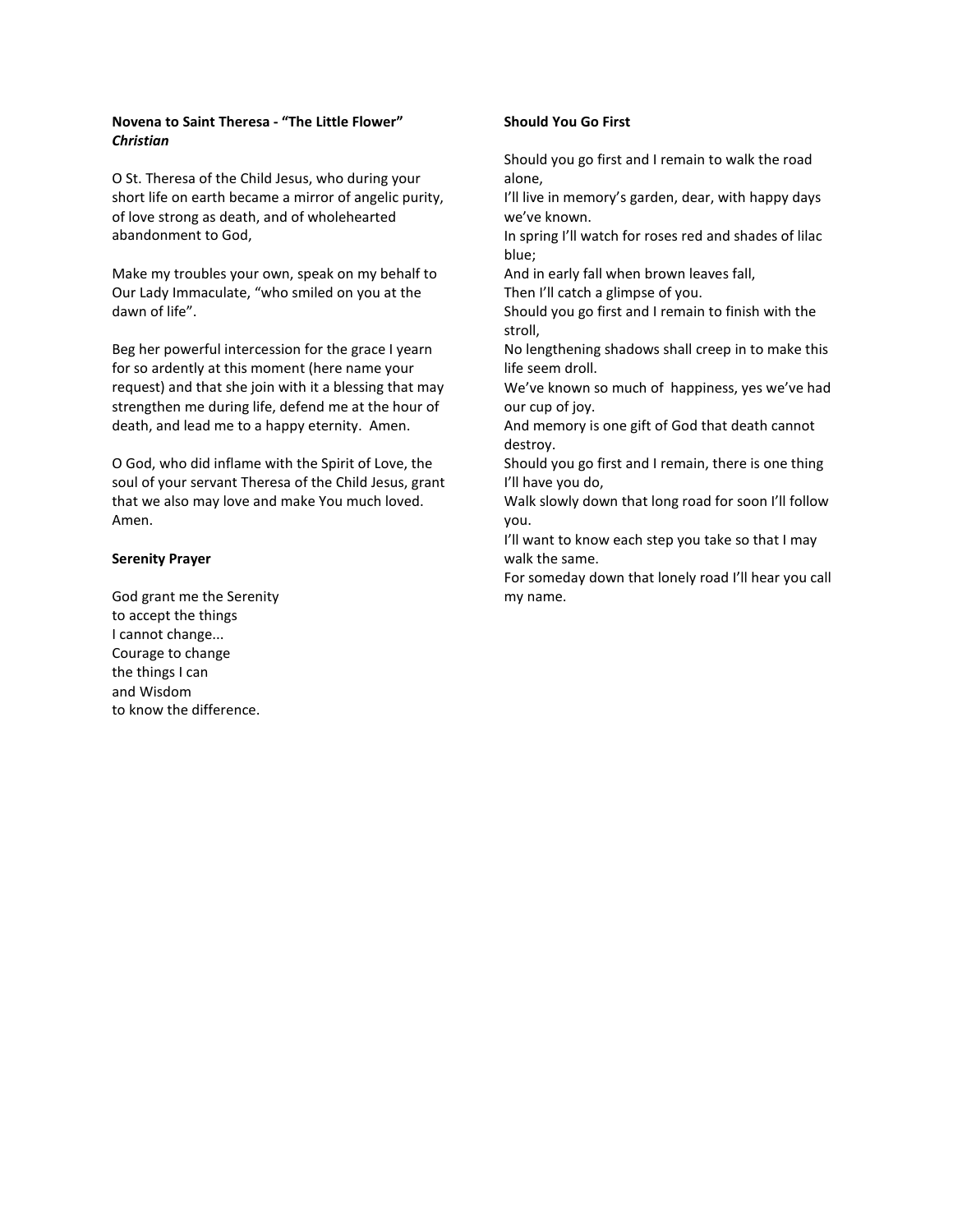#### **Show Me the Way to Heaven** *Christian*

Show me the way to heaven Show me the way towards home Take my hand dear Jesus I can't find it on my own.

Make full my heart with gladness, Help me to be strong. Lead me down the right path As I begin my journey home.

Let me trust in you Lord As I walk through life Help me to open wholly So you can come inside.

Wrap your arms around me. Comfort me with your love. Show me the way to heaven. Guide me from above.

Grant me a sign, dear Jesus. Encourage me to see, As I progress, That you are here with me.

Show me the way to heaven Show me the way towards home Accept my hand dear Jesus I can't find it on my own. -Teresa L. Daily

#### **Somewhere** *Christian*

Somewhere over the rainbow An angel prays While sending hope Through golden sun rays.

Somewhere over the rainbow God hears parents cry And sends to them colors That He places up in the sky.

Somewhere over the rainbow God hears parents ask "Why did this happen? Why my child, I ask?"

Somewhere over the rainbow God hears parents cry. And He sends to them love By way of colors up in the sky.

Through tear drops these colors Seem to turn a different hue Of deepest greens, pinks, purples And blues.

Each color added For the grieved eye to behold While our children rest Upon clouds lined in silver and gold.

Somewhere over the rainbow Tears stand in Gods eyes And each fall from the heavens To form rainbows across the sky.

-Teresa L. Daily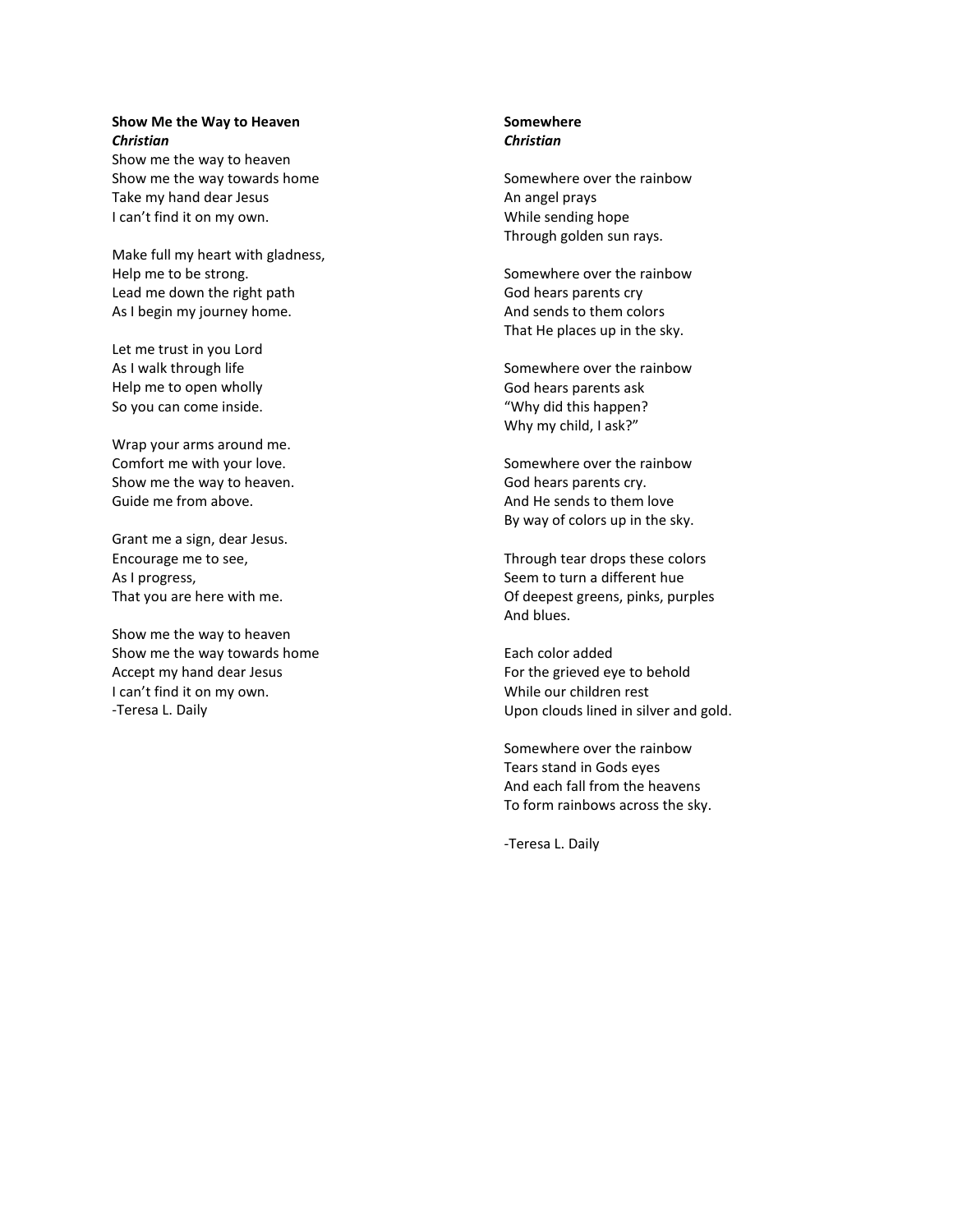#### **St Andrew Prayer** *Christian*

O Christ, our Lord, Who didst beautify the most blessed Andrew with the grace of apostleship, and the crown of martyrdom, by granting to him this special gift, that by preaching the mystery of the cross, he should merit death on the cross; grant us to become most true lovers of Thy holy cross, and denying ourselves, to take up our cross and follow Thee; that by sharing Thy sufferings in this life, we may deserve the happiness of obtaining life everlasting. Amen.

## **St. Jude** *Christian*

St. Jude, glorious apostle, faithful servant and friend of Jesus, the name of the traitor has caused you to be forgotten by many. But the Church honors and invokes you universally as the patron of difficult and desperate cases. Pray for me who am so miserable. Make use, I implore you, of that particular privilege accorded to you to bring visible and speedy help where help was almost despaired of. Come to my assistance in this great need that I may receive the consolation and help of heaven in all my necessities, tribulations and sufferings, particularly -- (here make your request) -- and that I may praise God with you and all the elect throughout all eternity.

I promise you, O blessed JUDE, to be ever mindful of this great favor. I will honor you as my special and powerful patron and encourage devotion to you.

St. Jude, pray for us and for all who honor and invoke your aid.

## **St. Francis' Canticle of Creatures** *Christian*

All praise be yours, my Lord, through Sister Moon and Stars; In the heavens you have made them, bright, and precious and fair.

All praise be yours, my Lord , through Sister Earth, our mother, who feeds us in her sovereignty and produces various fruits and colored flowers and herbs.

All praise be yours, my Lord, through those who grant pardon for love of you; through those who endure Sickness and trial.

All praise be your, my Lord, through Sister Death, from whose embrace no mortal can escape.

Woe to those who die in mortal sin ! Happy those She finds doing your will ! The second death can do no harm to them.

Praise and bless my Lord and give him thanks, And serve him with great humility.

#### **The Sweetness Of Peace**

After the clouds, the sunshine, After the winter, the spring, After the shower, the rainbow – For life is a changeable thing.

After the night, the morning, Bidding all darkness cease; After life's cares and sorrows, The comfort of God's sweet peace.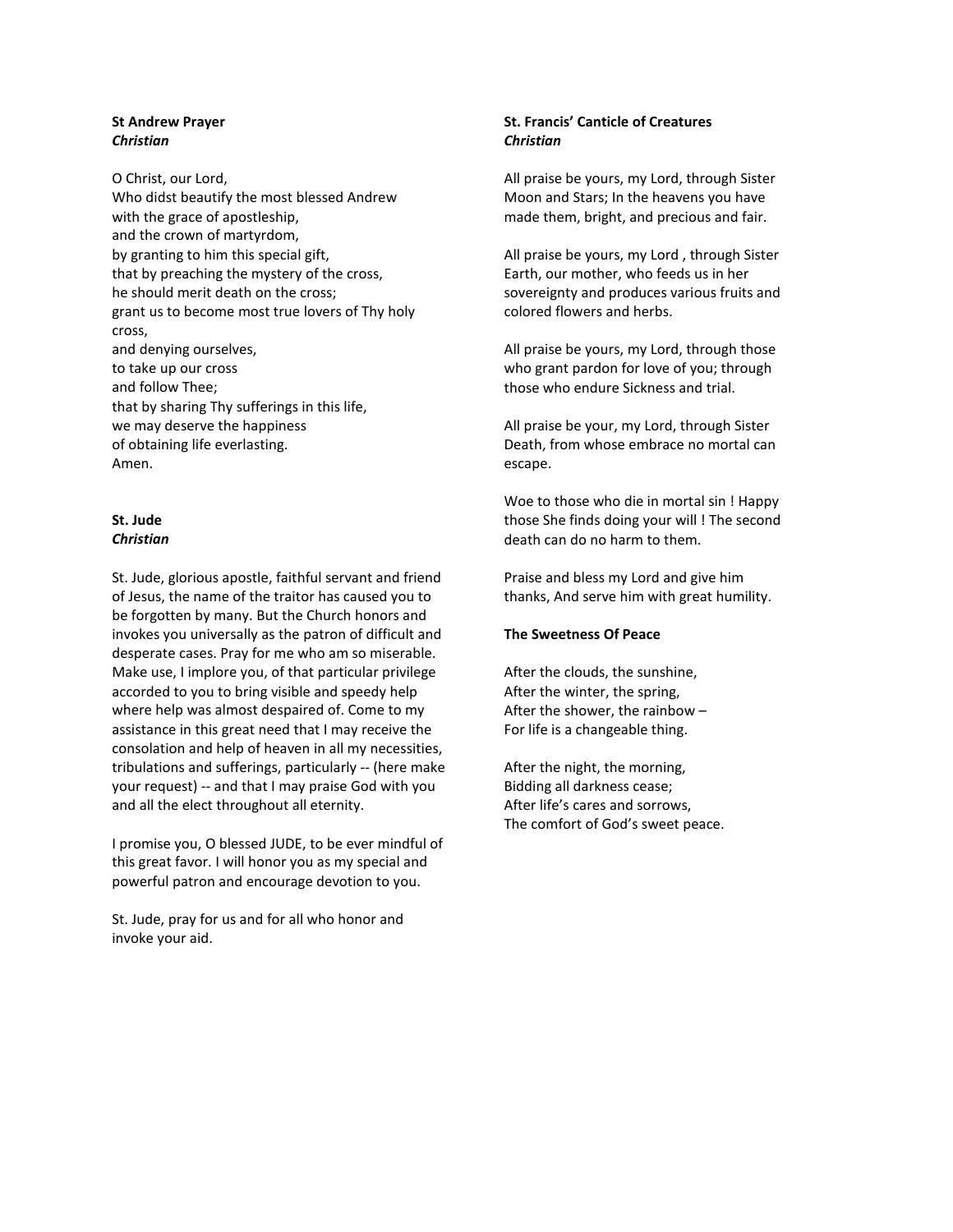#### **Take My Hand** *Christian*

Take my hand, my friend; I do not want to walk this world alone. Together we will climb the hills, Cross valleys, brave the storms. True joy that's shared is twice the worth And sorrow half the load. Come take my hand, my friend, Please take my hand.

Come take my hand, my love, For I would share my life with you For richer — poorer until life's end. We'll share our dreams and plans And know the ecstasies of life God willed for man and wife. Oh take my hand, my love, Come take my hand.

Take my hand, my child, And I will guide your fragile steps. I'll show you sunlight, flowers, the stars And all the wondrous beauty God has put on this good earth. And you will give fulfillment to my dreams. Come take my hand, my child, Come take my hand.

Please take my hand, dear Lord, For I may falter on the road. Help me to grow in faith and find The way to serve Thee best. And grant that I may know at last Eternal peace and joy. Oh take my hand, dear Lord, Please take my hand.

#### **Tell Me Why**

Tell me why the stars do shine, Tell me why the ivy twine, Tell me why the sky's so blue, An I will tell you just why I love you.

Because God mad the stars to shine, Because God made the Ivy twine, Because God made the sky So blue, Because God made you, that's Why I love you.

#### **Thank God I'm Free**

Weep not for me when I am gone for I'll be finally free, I'll be the flowers in the field and the blossoms on the tree;

I'll be the yellow buttercup or the wild rose on the hill, The cherry blossom in the spring, the lilacs by the mill; I'll be the twining trumpet vine climbing up your garden wall,

Or I could be the scarlet sumac that brightens up your fall.

I'll be the wind that turns the mill and dries the new mown hay,

I'll be the breeze that kisses lips of children at their play;

I'll turn the lightly falling snow into a blizzard's roar, Or spread the freshening raindrops across a bot parched moor;

I'll push the mighty thunder clouds as if they were but fluff,

Then softly life a butterfly with just one little puff.

I'll be the wild geese honking--as they northward fly, To the marshy lakeland in their Vs across the sky; I'll be the mighty eagle soaring high as mountain peaks, Or just the tiny hummingbird who now your feeder seeks;

I'll be the scarlet tanager that sings your cares away, Or a swallow chasing "skeeters" in the dusk at close of day.

You'll see me as the Douglas fir, the willow by the stream,

You'll find me as the spreading oak where you rest and dream;

I'll be the loaded nut tree, close guarded by the squirrel,

Or in the autumn I'm the elm whose leaves will downward whirl;

I'll be the struggling pinyon pine clinging to a rocky tor; Or maybe I'm a spreading yew, nearby your own front door.

You'll see me as a soaring bird, you'll feel me as a breeze,

You'll smell me as an open flower, or climb me when I'm trees;

So now I ask you when I'm gone, to please not weep for me,

For I'll be here and everywhere--Thank God I'm finally free!!!

-Bruce A. Yungclas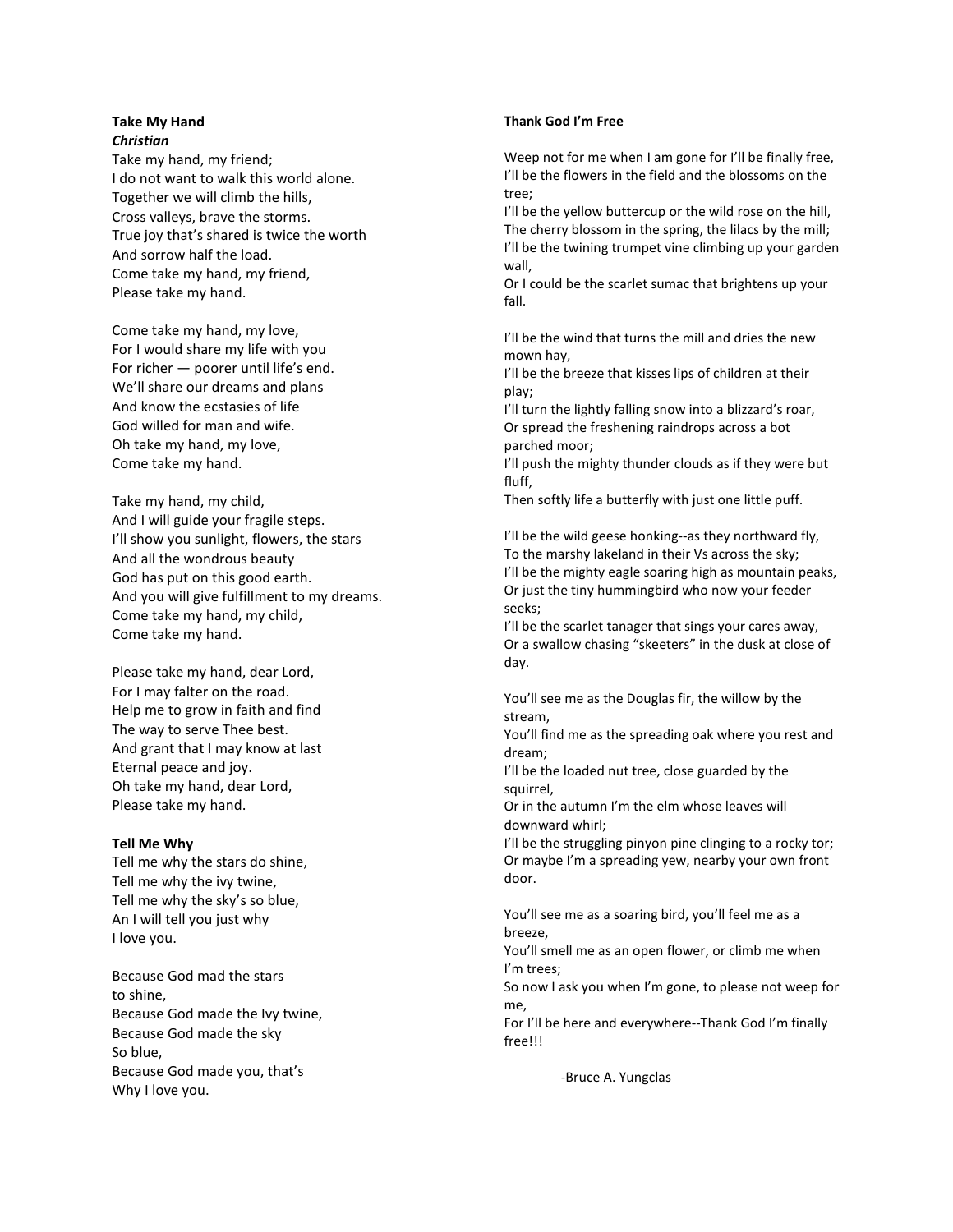#### **The Broken Chain**

We little knew that morning that God was going to call your name. In life we loved you dearly, in death we do the same. It broke our hearts to lose you, you did not go alone; for part of us went with you the day God called you home. You left us peaceful memories, your love is still our guide; and though we cannot see you, you are always at our side. Our family chain is broken, and nothing seems the same; but as God calls us one by one, the Chain will link again.

#### **The Christian's Farewell** *Christian*

My time has come. My ship has sailed Upon Death's troubled sea I say to those I've left behind, "Please, please don't weep for me." My life was fu11, as you a11 know For you have made it so. But, you must face your lives ahead; It's time to let me go. So, please don't weep, nor mourn, nor grieve, nor hold sorrow to your breast. For, God who led my whole life through Knew what, for me, was best. So, turn the page and look ahead. Greet life with open arms. With trusting tread move on ahead; God's love will guide and wan. As you have watched me sail from view and told yourselves, "He's gone." An excited group on another shore Says, "Look! He's coming home!"

-Wayne Murray

## **The Ideal Wife** *Christian*

When one finds a worthy wife, Her value is far beyond pearls. Her husband, entrusting his heart to her, Has an unfailing prize. She brings him good, and not evil, All the days of her life. She obtains wool and flax And makes cloth with skillful hands. Like merchant ships, She secures her provisions from afar. She rises while it is still night, And distributes food to her household. She picks out a field to purchase; Out of her earnings she plants a vineyard. She is girt about with strength, And sturdy are her arms. She enjoys the success of her dealings; At night her lamp is undimmed. She puts her hands to the distaff, And her fingers ply the spindle. She reaches out her hands to the poor, And extends her arms to the needy. She fears not the snow for her household; All her charges are doubly clothed. She makes her own coverlets; Fine linen and purple are her clothing. Her husband is prominent at the city gates As he sits with the elders of the land. She makes garments and sells them, And stocks the merchants with belts. She is clothed with strength and dignity, And she laughs at the days to come. She opens her mouth in wisdom, and on her tongue is kindly counsel. She watches the conduct of her household, And eats not her food in idleness. Her children rise up and praise her; Her husband, too, extols her: Many are the women of proven worth, But you have excelled them all. Charm is deceptive and beauty fleeting; The woman who fears the LORD is to be praised. Give her a reward of her labors, And let her works praise her at the city gates.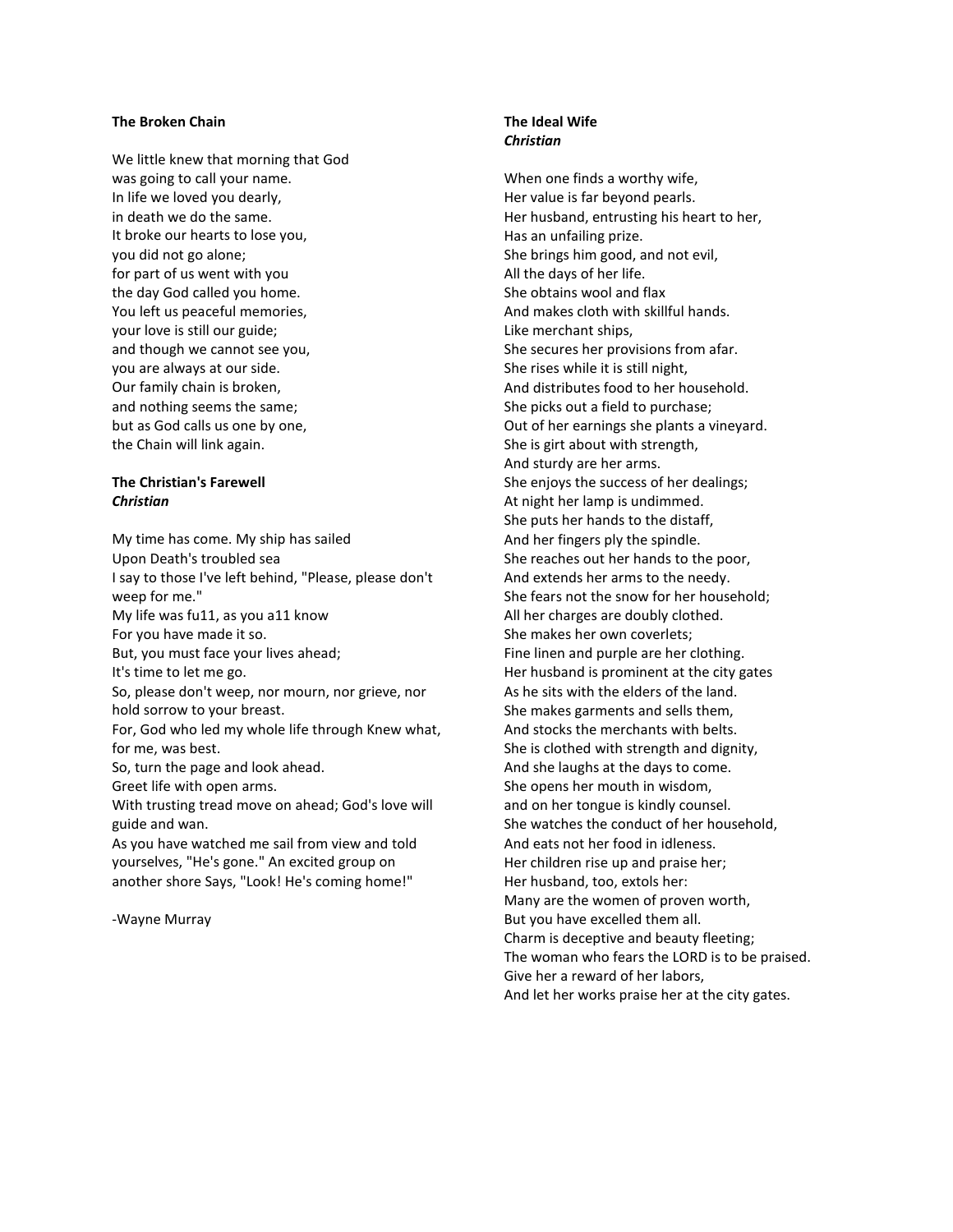#### **The Lighthouse** *Christian*

Thank you, Lord, for the Lighthouse that brought me safely in, into Your Loving harbor far from the rocks of sin.

This vessel was in peril and then I saw the light that guided me to safety through the stormy night.

Temptation's waves were raging and it just was not clear in the darkness and confusion the way that I should steer.

So thank you, Lord, for the Lighthouse. When in the billows I was tossed. If it had not been for Jesus, this soul would have been lost.

-R.K. Cecil

### **The Measure of a Man**

Not - How did he die? But - How did he live? Not - What did he gain? But - What did he give?

These are the things that measure the worth Of a man as a man, regardless of birth.

Not - What was his station? But - had he a heart? And - How did he play his God-given part?

Was he ever ready with a word of good cheer? To bring back a smile, to banish a tear?

Not - What was his church? Not - What was his creed?

But - Had he befriended those really in need?

Not - What did the sketch in the newspaper say? But - How many were sorry when he passed away?

These are the things that measure the worth Of a man as a man, regardless of birth.

#### **The Measure of a Woman**

Not - How did she die? But - How did she live? Not - What did she gain? But - What did she give?

These are the things that measure the worth Of a woman as a woman, regardless of birth.

Not - What was her station? But - had she a heart? And - How did she play her God-given part?

Was she ever ready with a word of good cheer? To bring back a smile, to banish a tear?

Not - What was her church? Not - What was her creed?

But - Had she befriended those really in need?

Not - What did the sketch in the newspaper say? But - How many were sorry when she passed away?

These are the things that measure the worth Of a woman as a woman, regardless of birth

**The Mourners' Kaddish** *Jewish*

#### *Transliteration*

Yit-gadal v'yit-kadash sh'may raba b'alma dee-v'ra che-ru-tay, ve'yam-lich mal-chutay b'chai-yay-chon uv'yo-may-chon uv-cha-yay d'chol beit Yisrael, baagala u'vitze-man ka-riv, ve'imru amen. Y'hay sh'may raba me'varach le-alam uleh-almay alma-ya.

Yit-barach v'yish-tabach, v'yit-pa-ar v'yit-romam v'yit-nasay, v'yit-hadar v'yit-aleh v'yit-halal sh'may d'koo-d'shah, b'rich hoo. layla (ool-ayla)\* meen kol beer-chata v'she-rata, toosh-b'chata v'nay-ch'mata, da-a meran b'alma, ve'imru amen.

Y'hay sh'lama raba meen sh'maya v'cha-yim aleynu v'al kol Yisrael, ve'imru amen.

O'seh shalom beem-romav, hoo ya'ah-seh shalom aleynu v'al kol Yisrael, ve'imru amen.

\* Add on Shabbat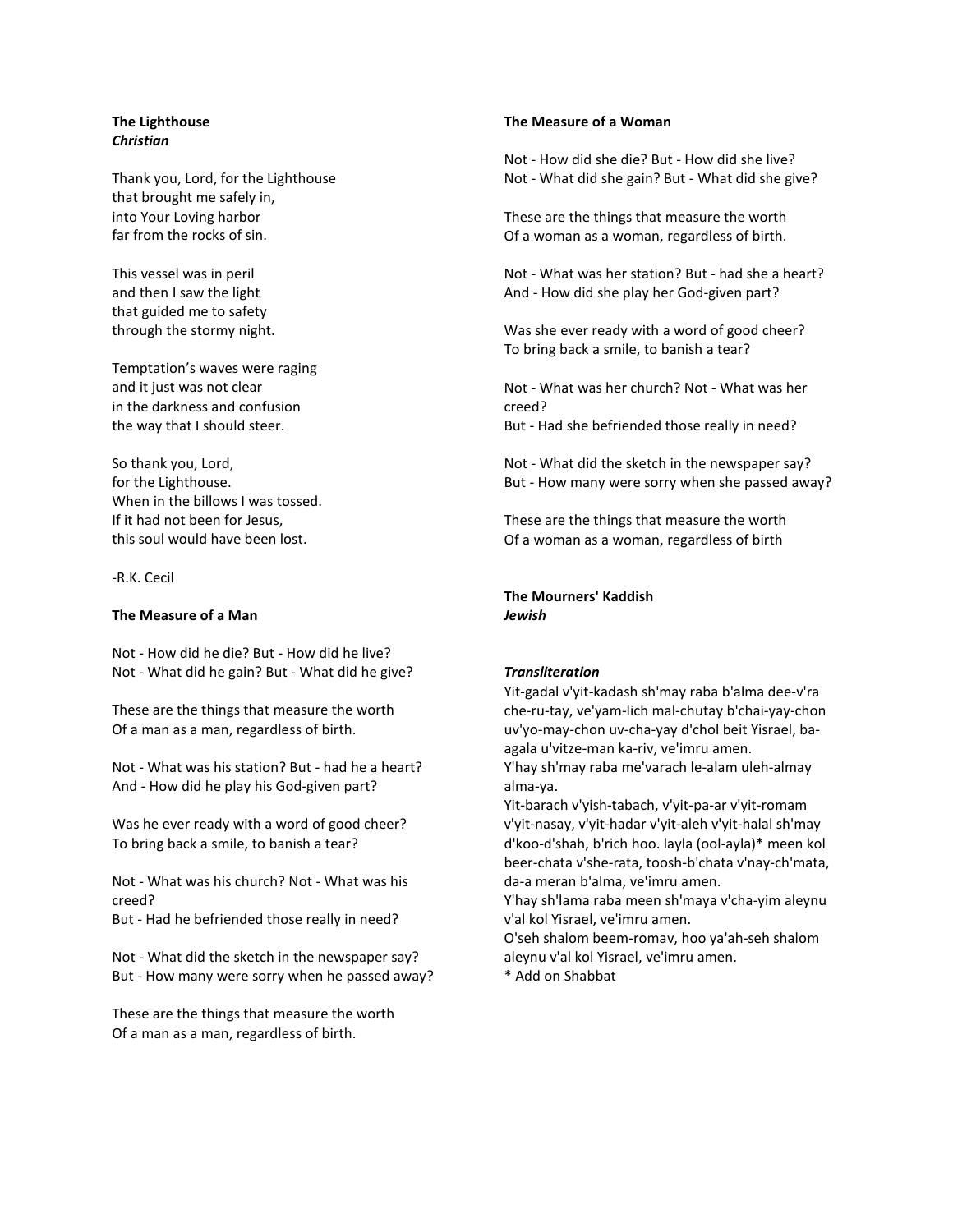#### *English*

Magnified and sanctified be G-d's great name in the world which He created according to His will. May he establish His kingdom during our lifetime and during the lifetime of Israel. Let us say, Amen.

May G-d's great name be blessed forever and ever. Blessed, glorified, honored and extolled, adored and acclaimed be the name of the Holy One, though G-d is beyond all praises and songs of adoration which can be uttered. Let us say, Amen.

May there be peace and life for all of us and for all Israel. Let us say, Amen.

Let He who makes peace in the heavens, grant peace to all of us and to all Israel. Let us say, Amen.

#### **The Rose Bud**

On your journey to heaven, Oh, littlest of angels, I'll forever give thanks, You came first to my arms, Where you lay in warm sweetness For the briefest of moments, My name on your bracelet… Baby Boy of my own.

Not even the rose bud, Nor the first crocus petal, Could match the soft wonder Of your small, flowering face… Though you lingered, oh, briefly, Our torn heart found comfort, And your fair, infant presence Gave our sorrow a grace.

Etched in our memories, To hold and to treasure, Are experiences we had not known; These you gave, in your innocence, To your mother and father; And oh, little darling, We are richer by far, To have held you a moment, Than to have never held you at all.

## **The Traveler** *Christian*

He has put on invisibility. Dear Lord, I cannot see – But this I know, although the road ascends And passes from my sight, That there will be no night; That you will take him gently by the hand And lead him on Along the road of life that never ends, And he will find it is not death but dawn. I do not doubt that You are there as here, And You will hold him dear.

Our life did not begin with birth, It is not of the earth; And this that we call death, it is no more Than the opening and closing of a door – And in your house how many rooms must be Beyond this one where we rest momently.

Dear Lord, I thank You for the faith that frees, The love that knows it cannot lose its own; The love that, looking through the shadows, sees That you and he and I are ever one!

-James Dillet Freeman

#### **The Watcher ~ Mother**

She always leaned to watch for us, Anxious if we were late, In winter by the window, In summer by the gate.

And though we mocked her tenderly, Who had such foolish care, The long way home would seem more safe Because she waited there.

Her thoughts were all so full of us, She never could forget! And so I think that where she is She must be watching yet.

Waiting 'til we come home to her, Anxious if we are late ~ Watching from Heaven's window, Leaning from Heaven's gate.

-Margaret Widdemer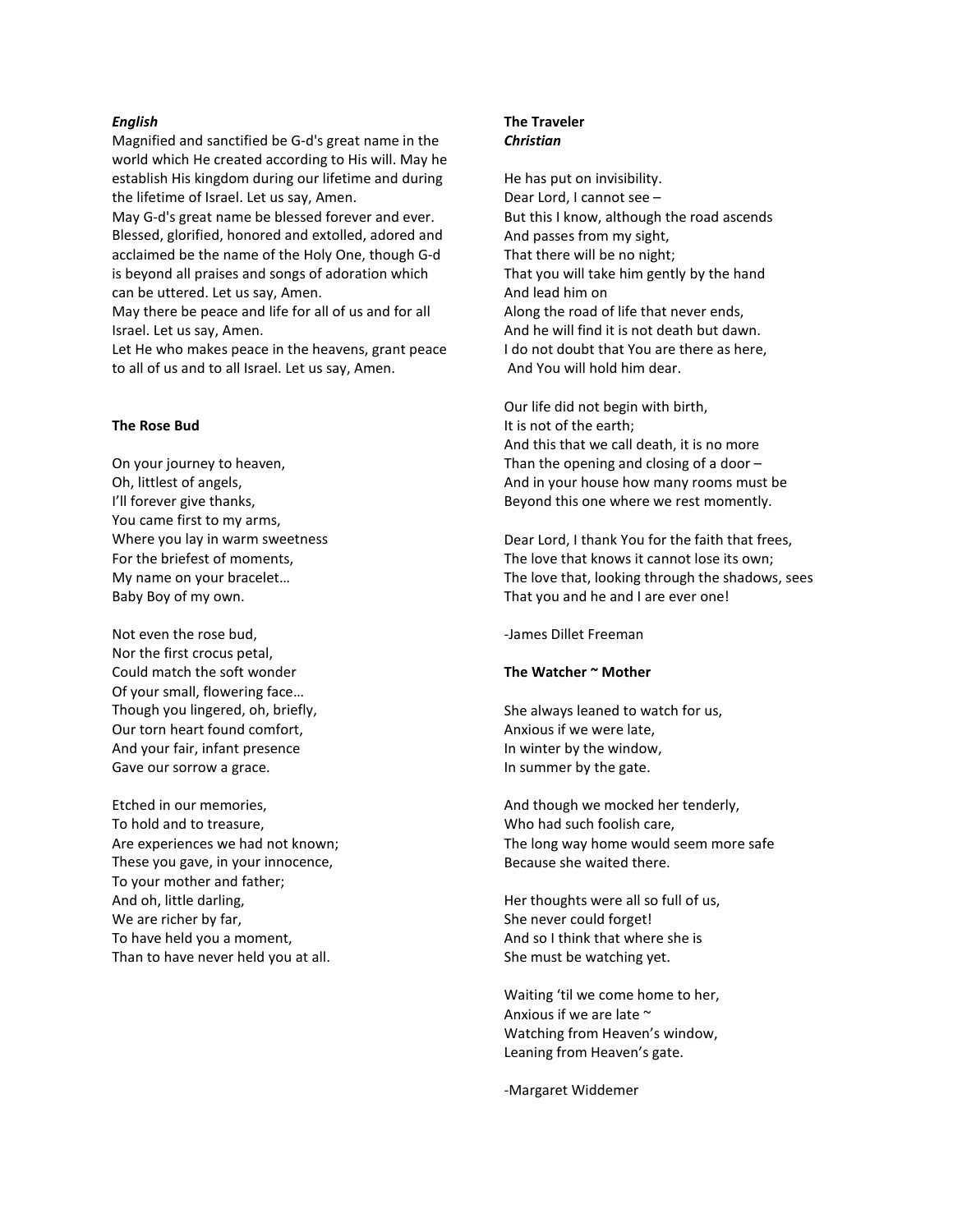#### **There's Sunshine In A Smile**

Life is a mixture of sunshine and rain, Laughter and pleasure, teardrops and pain, All days can't be bright, but it's certainly true, There was never a cloud the sun didn't shine through— So just keep on smiling whatever betide you, Secure in the knowledge God is always beside you, And you'll find when you smile your day will be brighter And all of your burdens will seem so much lighter— For each time you smile you will find it is true Somebody, Somewhere will Smile Back At You, And nothing on earth can make life more worthwhile Than the sunshine and warmth of a beautiful smile.

-Helen Steiner Rice

## **Think of the Maker** *Christian*

In the beginning, God made the world.

Let us give thanks for all that God has made.

Think of a time when you saw that the world is beautiful.... Think of a sunset over the hills, or sunrise over a sleeping city.

Think of a running river, or stars shining on a dark sea. Think of light flashing on a puddle,

or of geraniums growing in a window-box.

Think of a time when you saw that the world is beautiful and give thanks.

Think of a time when you found pleasure in your body..... Think of walking in the wind, or digging a garden.

Think of dancing till dawn, or climbing a mountain.

Think of giving birth to a child, or of holding someone you love.

Think of a time when you found pleasure in your body and give thanks.

Think of a time when you learned something new about life.....

Think of understanding something that had always been a mystery

or of seeing someone else in a different light.

Think of discovering a talent you never knew you had, or of listening to a good idea.

Think of knowing what is important to you,

or of believing that some things matter more than others. Think of a time when you learned something new about life - and give thanks.

Think of a time when your spirit was refreshed.....

Think of a song that moved you to tears, or a prayer that inspired you to act.

Think of laughter shared with friends, or the care of your family.

Think of a stranger who made you feel welcome,

or of someone who said "I love you."

Think of a time when your spirit was refreshed - and give thanks.

Think of a time when you were in despair.....

Think of feeling alone in a roomful of people

or of being unwanted by even one person.

Think of being ashamed because you've hurt someone, or of being awkward because you misjudged a situation. Think of being worn with worry or anxiety,

or of knowing that your life is a sorry, disgusting mess. Think of a time when you were in despair

- then think of the suffering, forgiving, changing love of Jesus -

and give thanks.

The world belongs to the Lord. Think of the Maker - and give thanks.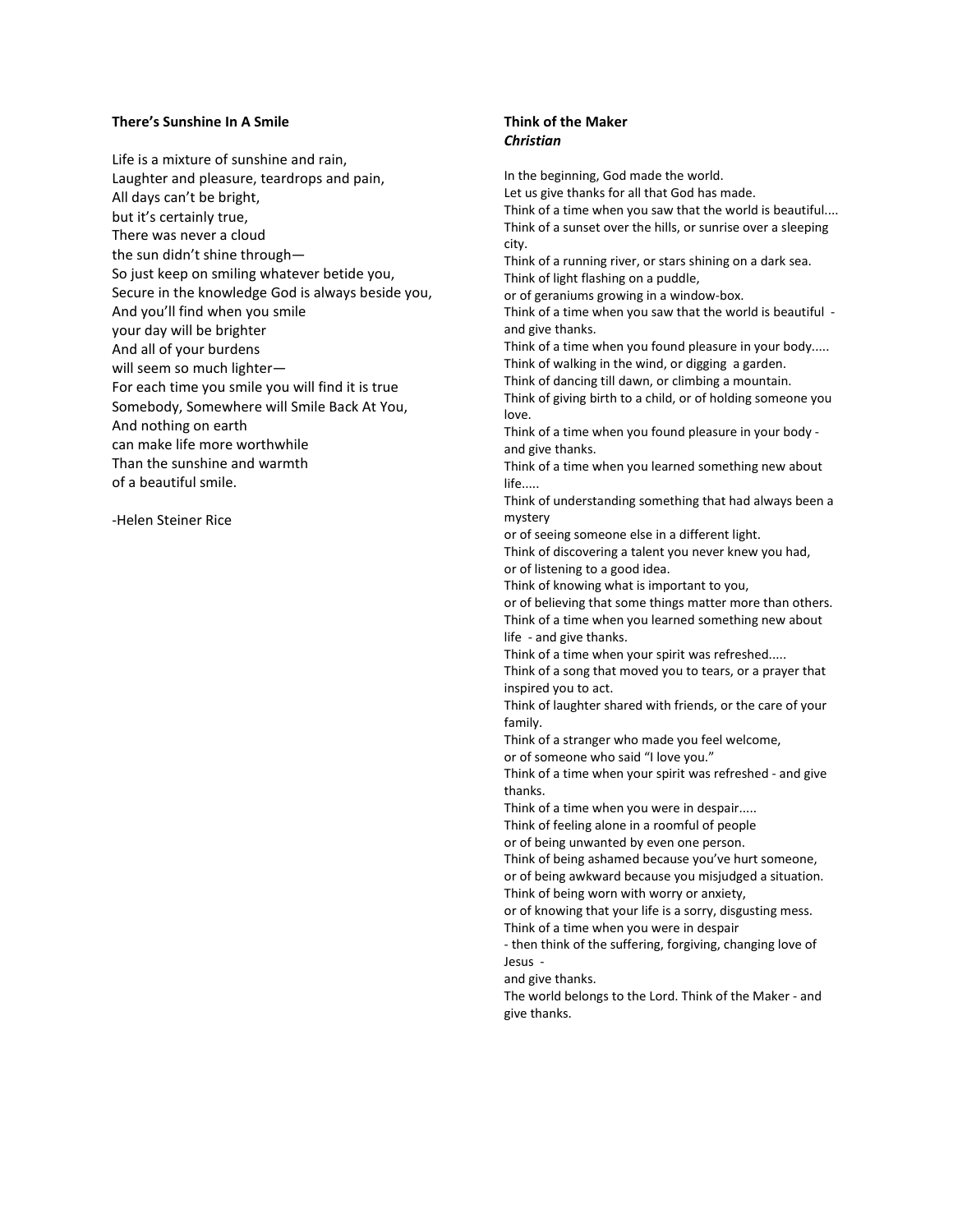#### **The Time Has Come**

The time has come God's called him home. The time on earth is ever gone. No more sorrow, no more pain What we have lost Heaven's gained. The pearly gates are open wide To let your loved one come inside.

-Christine Wood

#### **A Time Will Come For Singing** *Christian*

A time will come for singing when all your tears are shed,

When sorrow's chains are broken, and broken hearts will mend.

The deaf will hear your singing when silent tongues are freed.

The lame will join your dancing when blind eyes learn to see.

A time will come for singing when trees will raise their boughs,

When men lay down their armor, and hammer their swords into plows,

When beggars live as princes, and orphans find their homes,

When prison cells are emptied, and hatred has grown old.

A time will come for singing a hymn by hearts foretold,

That kings have sought for ages, and treasured more than gold.

Its lyrics turn to silver when sung in harmony. The Lord of love will teach us to sing its melody. - Dan Schutte, S.J.

**To All Parents**

"I'll lend you a little child, a child of mine," He said, "for you to love the while she lives and mourn for when she's dead. It may be six or seven years, or twenty-two or three. But will you, til I call her back, take care of her for me? She'll bring her charms to gladden you, and should her stay be brief; you'll have her lovely memories as solace for your grief.

I cannot promise she will stay, since all from earth return. But there are lessons taught down there I want my child to learn. I've looked the wide world over in my search for teachers true. And from the throngs that crowd life's lanes, I have selected you. Now will you give her all your love, nor think the labor vain; nor hate me when I come to call to take her back again?

I fancied that I heard them say, "Dear Lord, They will be done. For all the joy the child shall bring, the risk of grief we'll run. We'll shelter her with tenderness, we'll love her while we may; and for the happiness we've known, forever grateful stay; But should the angels call for her much sooner than we've planned, we'll brave the bitter grief that comes and try to understand."

#### **To Grandmother With Love** *Christian*

I had an angel here beside me, Sent to Earth to help and guide me, An angel always there for me Sent to love and care for me. She did the things that angels should: She taught me what was bad and good, She gave me hope when no one cared, She held my hand when I was scared, She cheered me up when I was down (She could make a smile from a frown), She doctored me when I was sick, And many another angel trick. Today my angel earned her wings, Her halo, harp and other things. But today I'm lost and all alone For today God called my angel home

**-**David Pawson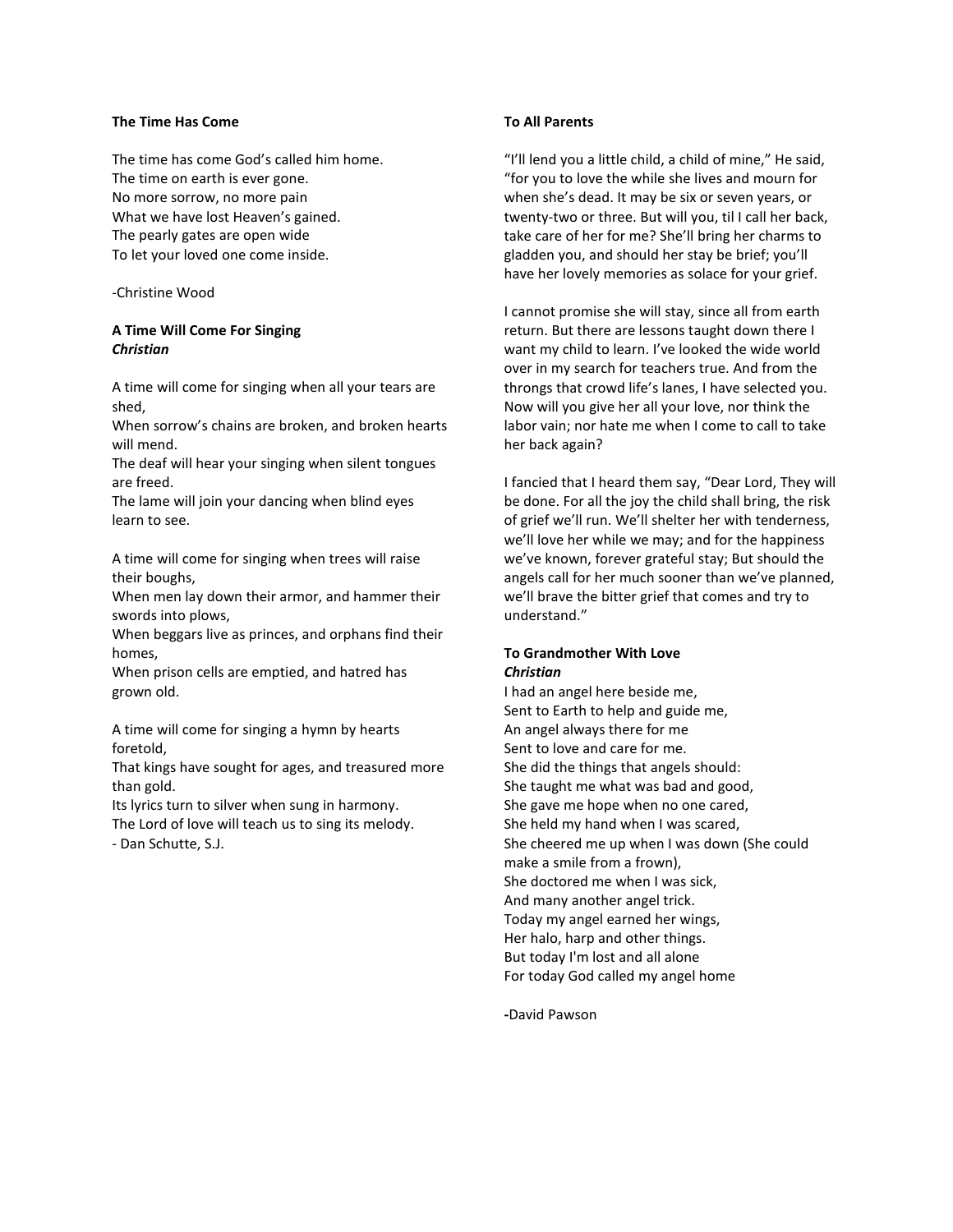#### **To Our Little Angel**

Even though we had to say goodbye, before we could even say hello… And ask ourselves many times "why" my little angel you had to go, We never got to know you, and for us that's a great loss, Accompanied by heartache and emptiness, that will never be forgot. We'll think of you during the sunsets, and during our very first snow, You'll be in our hearts forever, and how much you'll be missed, you'll never, ever know. I think of you often, my darling, sometimes I cannot quit, It makes me feel a little closer, though, …just a little bit. All I have now is a set of precious little prints, that belong to a special angel in heaven, who is constantly missed. I cannot wait to see you, my baby, in the heaven above… I cannot wait to fill your heart, with lots and lots of love.

#### **To The Child In My Heart**

O precious, tiny, sweet little one You will always be to me

O perfect, pure, and innocent Just as you were meant to be.

We dreamed of you and your life And all that it would be We waited and longed for you to come And join our family.

We never had the chance to play, To laugh, to rock, to wiggle. We long to hold you, touch you now And listen to you giggle.

I'll always be your mother. He'll always be you dad. You will always be our child, The child that we had.

But now you're gone...but yet you're here. We'll sense you everywhere. You are our sorrow and our joy. There's love in every tear.

Just know our love goes deep and strong. We'll forget you never-The child we had, but never had, And yet will have forever.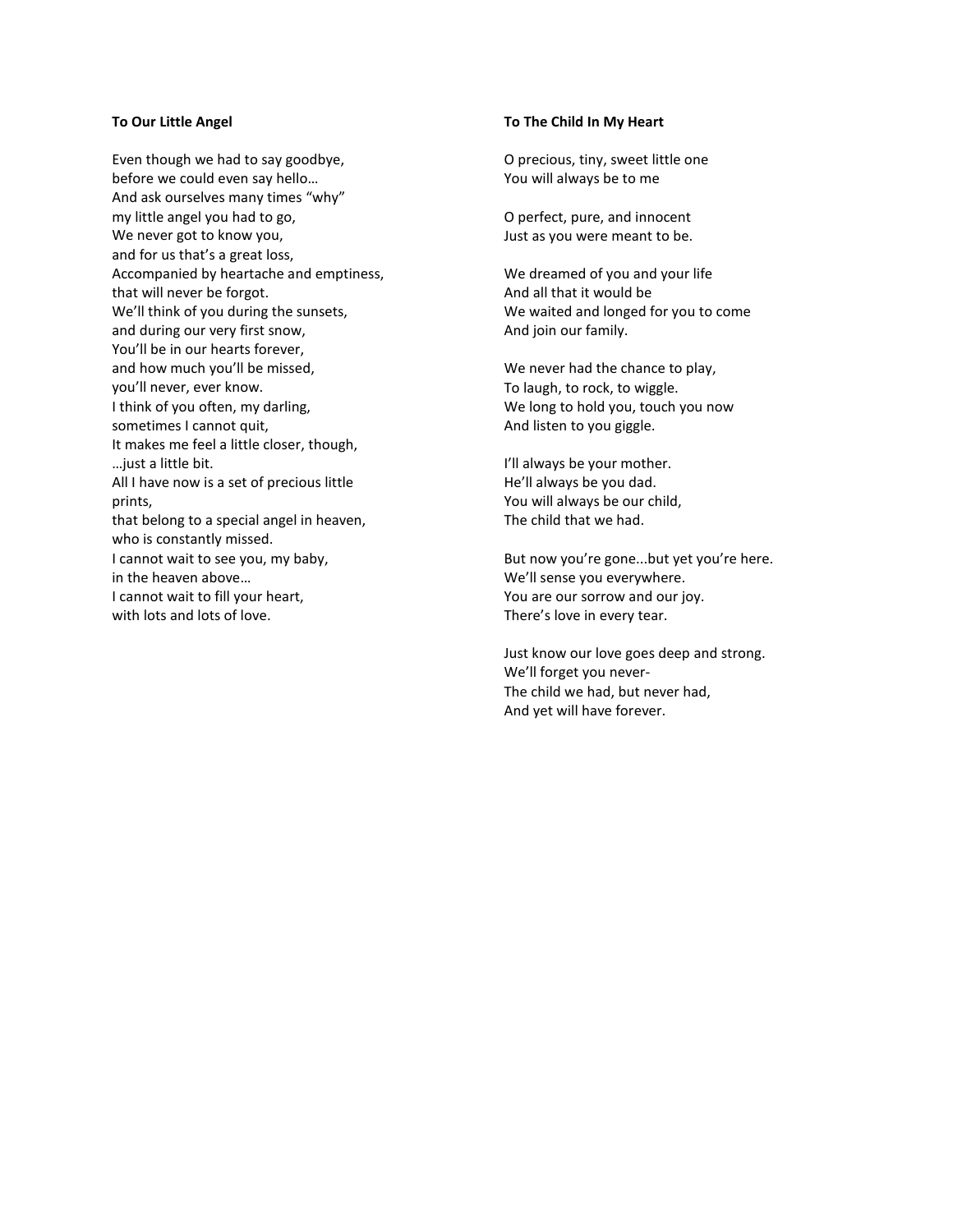#### **Waking**

I've set sail for a journey, The likes, so few have known. Through seas of calming waters Which absolves the soul.

I'll pray these winds that follow Abstain from showing strength. I'll pray for brilliant light, To guide you through your days.

I'll pray that every star, which shines, Casts down for you a beam, And gives to you a lighted path Of magic, so seldom seen.

I'll pray that God protect you, and Keep you from all harm. I'll pray He grant you wonderment, through All His earthly charms.

I'll pray you still long enough To let our moments be. Moments Filled with magic, As two spirits sail Free.

-Teresa L. Daily

#### **We Remember Them** *Jewish*

In the rising of the sun and its going down, We Remember Them.

In the bowing of the wind and in the chill of winter, We Remember Them.

In the opening of the buds and in the rebirth of spring. We Remember Them.

In the blueness of the skies and in the warmth of summer, We Remember Them.

In the rustling of the leaves and in the beauty of autumn. We Remember Them.

In the beginning of the year and when it ends, We Remember Them.

When we are weary and in need of strength, We Remember Them.

When we are lost and sick of heart, We Remember Them.

When we have joys and special celebrations we yearn to share, We Remember Them.

Sp long as we live, they too shall live, for they are part of us. We Remember Them.

-From the Jewish Book of Prayer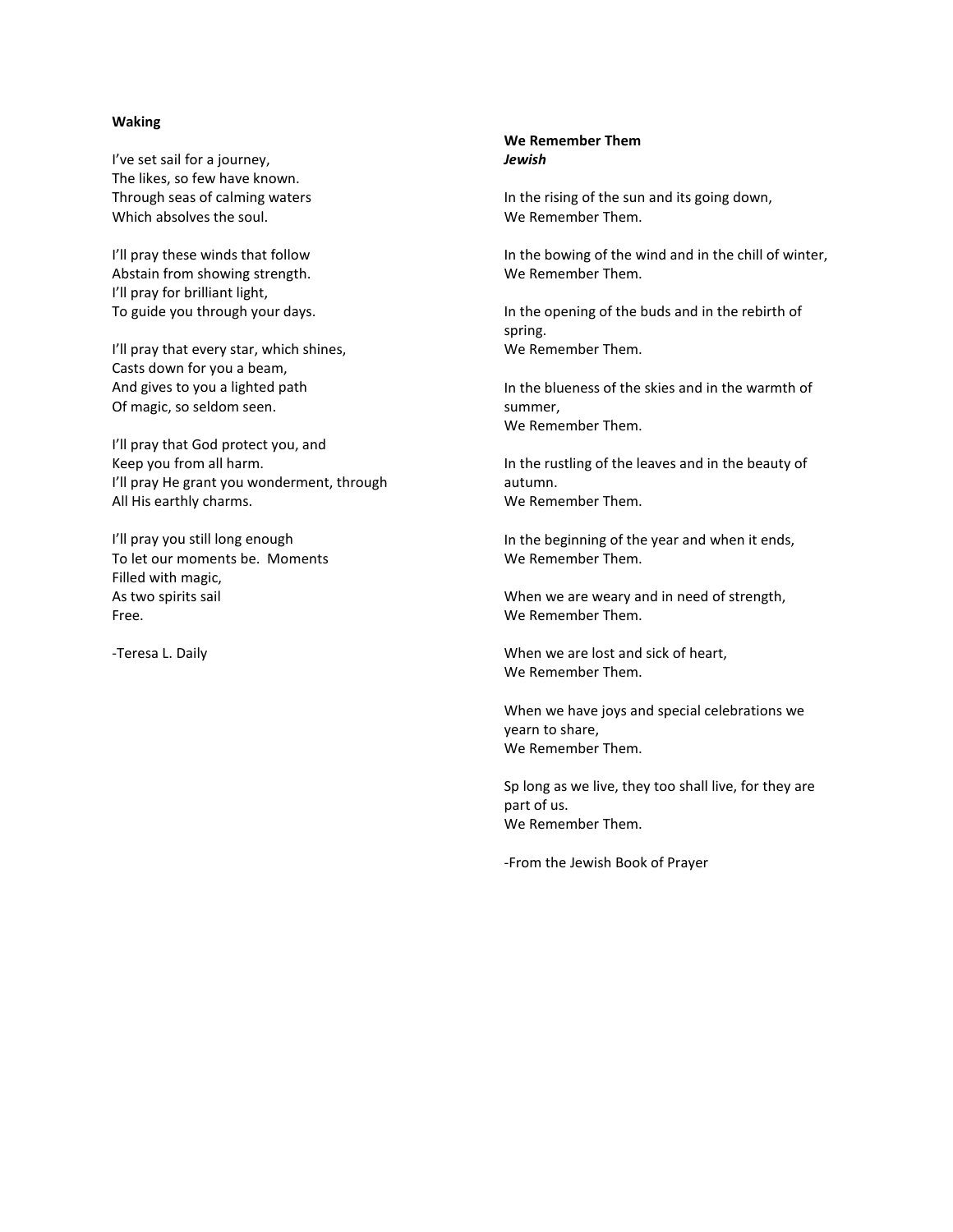#### **What A Friend We Have In Jesus** *Christian*

What a friend we have in Jesus, All our sins and griefs to bear! What a privilege to carry Ev'rything to God in prayer! Oh, what peace we often forfeit, Oh, what needless pain we bear, All because we do not carry Ev'rything to God in prayer!

Have we trials and temptations? Is there trouble anywhere? We should never be discouraged, Take it to the Lord in prayer; Can we find a friend so faithful Who will all our sorrows share? Jesus know our ev'ry weakness, Take it to the Lord in prayer.

Are we weak and heavy laden, Cumbered with a load of care? Precious Savior, still our refuge; Take it to the Lord in prayer; Do your friends despise, forsake thee? Take it to the Lord in prayer; In His arms He'll take and shield thee; You will find a solace there.

#### **When God Calls Little Children**

When God calls little children to dwell with Him above,

We mortals sometimes question the wisdom of His love.

For no heartache compares with the death of one small child

Who does so much to make our world seem wonderful and mild.

Perhaps God tires of calling the aged to His fold, So He picks a little rosebud before it can grow old. God knows how much we need them, so He takes but a few

To make the land of heaven more beautiful to view. Believing this is difficult, still, somehow we must try, The saddest word mankind knows will always be "goodbye".

So when a little child departs, we who are left behind

Must realize God loves children… Angels are hard to find.

### **When God Created the Military Wife** *Christian*

When the Lord was creating a military wife He ran into His sixth day of overtime. An angel appeared and said, "You're having a lot of trouble with this one. What's wrong with the standard model?" The Lord replied, "Have you seen the specs on this order? It has to be completely independent, but must always be sponsored to get on a military installation. It must have qualities of both mother and father during deployments, be a perfect host to 4 or 40, handle emergencies without an instruction manual, cope with flu and moves all around the world, have a kiss that cures anything form a child's bruised knee to a husband's weary days, have patience of a saint when waiting for its mate to come home and, have six pairs of hands.

The angel shook her head slowly and said, "Six pairs of hands? No way." The Lord answered, "Don't worry; we will make other military wives to help. Besides, it's not the hands that are causing the problem, it's the heart. It must swell with pride, sustain the ache of numerous separations while remaining true, beat soundly even when it feels too tired to do so, be large enough to say 'I understand' when it doesn't, and say 'I love you', regardless.

"Lord," said the angel, gently touching his sleeve "Go to bed. You can finish it tomorrow". "I can't," said the Lord. "I am so close to creating something quite unique. Already it can heal itself when sick, on a moment's notice it will willingly embrace and feed total strangers who have been stranded during a PCS move and it can wave goodbye to its husband understanding why he had to leave."

The angel circled the model of the military wife very slowly, "It's too soft," she sighed. "But tough," the Lord said excitedly. "You cannot imagine what this being can do or endure."

"Can it think?" asked the angel excitedly. "It can convert 1400 to 2 p.m.," replied the Lord.

Finally the angel bent over and ran her fingers across the cheek. "There's a leak, she said. "I told you that you were trying to put too much into this model. " "It's not a leak," said the Lord. "It's a tear." "What's it for?" asked the angel. "It's for joy, sadness, pain, loneliness and pride." "You're a genius," said the angel.

Looking at her somberly, the Lord replied, "I didn't put it there."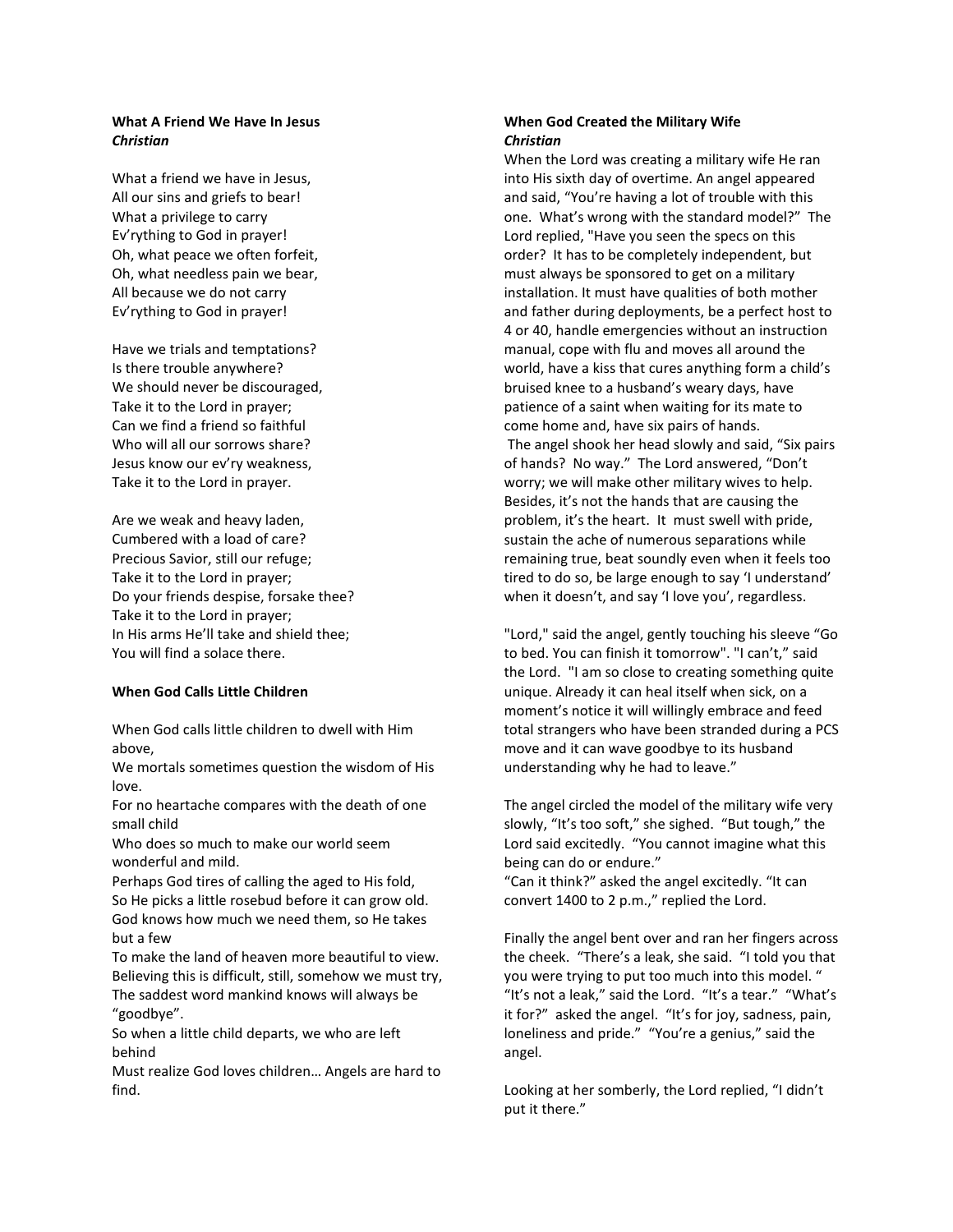#### **When I Get Where I'm Going**

When I get where I'm going On the far side of the sky The first thing that I'm gonna do is spread my wings and fly I'm gonna land beside a lion And run my fingers through his mane Or I might find out what it's like

To ride a drop of rain Yeah when I get where I'm going There'll be only happy tears I will shed the sins and struggles I have carried all these years And I'll leave my heart wide open I will love and have no fear Yeah when I get where I'm going Don't cry for me down here

I'm gonna walk with my granddaddy And he'll match me step for step And I'll tell him how I missed him Every minute since he left Then I'll hug his neck

Yeah when I get where I'm going There'll be only happy tears I will shed the sins and struggles I have carried all these years And I'll leave my heart wide open I will love and have no fear Yeah when I get where I'm going Don't cry for me down here

So much pain and so much darkness In this world we stumble through All these questions I can't answer So much work to do But when I get where I'm going And I see my maker's face I'll stand forever in the light Of his amazing grace Yeah when I get where I'm going There'll be only happy tears Hallelujah I will love and have no fear When I get where I'm going Yeah when I get where I'm going

-By Brad Paisley featuring Dolly Parton

#### **When Tomorrow Starts Without Me**

When tomorrow starts without me, And I'm not there to see; If the sun should rise and find your eyes All filled with tears of me; I wish so much you wouldn't cry the way You did today; While thinking of the many things we didn't Get to say.

I know how much you love me, As much as I love you. And each time that you think of me, I know you'll miss me too.

But when tomorrow starts without me, Please try to understand, That an angel came and called my name, And took me by the hand. And said my place was ready in heaven far above, And that I'd have to leave behind, All those I dearly love.

But when I walked through heaven's gates, I felt so much at home. When God looked down and smiled at me, From his great golden throne.

He said, "This is eternity and all I've promised you. Today your life on earth is past, but here it starts anew.

I promise no tomorrow, but today will always last, And since each day's the same way, there's no longing for the past."

So when tomorrow starts without me; Don't think we're far apart. For every time you think of me, I'm right here in your heart.